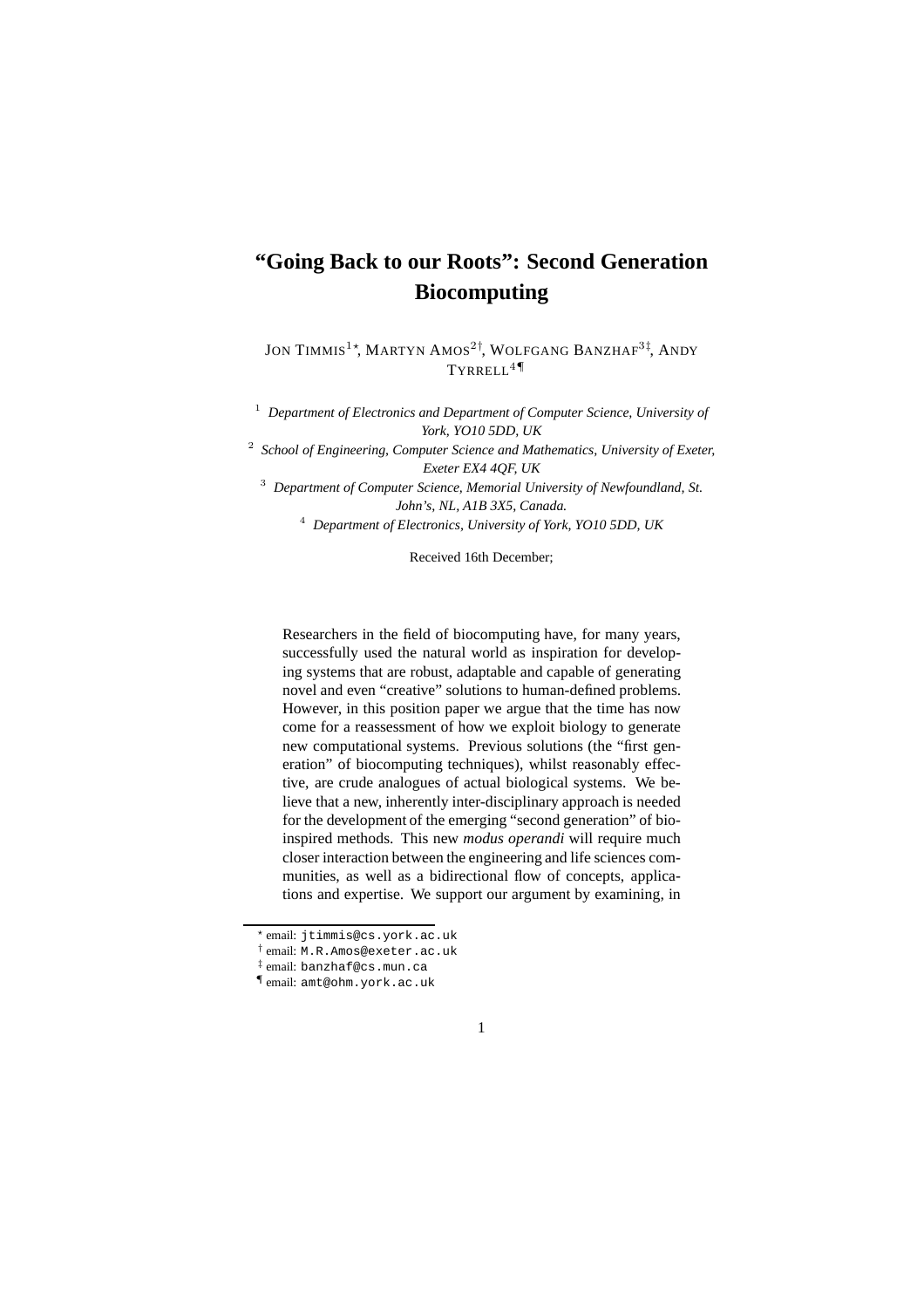this new light, three existing areas of biocomputing (genetic programming, artificial immune systems and evolvable hardware), as well as an emerging area (natural genetic engineering) which may provide useful pointers as to the way forward.

*Key words:* bio-inspired computing, genetic programming, artificial immune systems, evolvable hardware, natural genetic engineering, biological plausibility

# **1 INTRODUCTION**

Natural organisms are, as a rule, much more complicated and subtle, and therefore much less well understood in detail, than are artificial automata. Nevertheless, some regularities which we observe in the organisation of the former may be quite instructive in our thinking and planning of the latter – John von Neumann, 1948 [124].

Even just after the 2nd world war, scientists were already thinking about the conceptual cross-over between natural and artificial systems. Von Neumann and Turing were but two of the pioneers who contributed to the emergence of *bio-computing* – the extraction of computational principles or methods from natural, biological systems.

Biologically-inspired computational methods such as artificial neural networks and genetic algorithms have been successfully used to solve a wide range of problems in the engineering domain. We can think of such methods as comprising the "first generation" of biocomputing techniques, in that they rely on (often very) crude approximations of the fundamental underlying biological principles (for example, the basic crossover operator used in genetic algorithms).

Such crude models have, up until now, been accepted for several reasons: the first is that they have produced solutions that are considered "good enough" in terms of their fitness for purpose. The second reason is borne out of necessity, in that a sufficiently-detailed description or understanding of the underlying biological system has, so far, eluded us. Both reasons for acceptance of the *status quo* are now, we believe, beginning to be eroded, both by a growing unease at the limitations of current nature-inspired models, and by the speed at which our understanding of biology is increasing. We believe that the time is right for the development of a "second generation"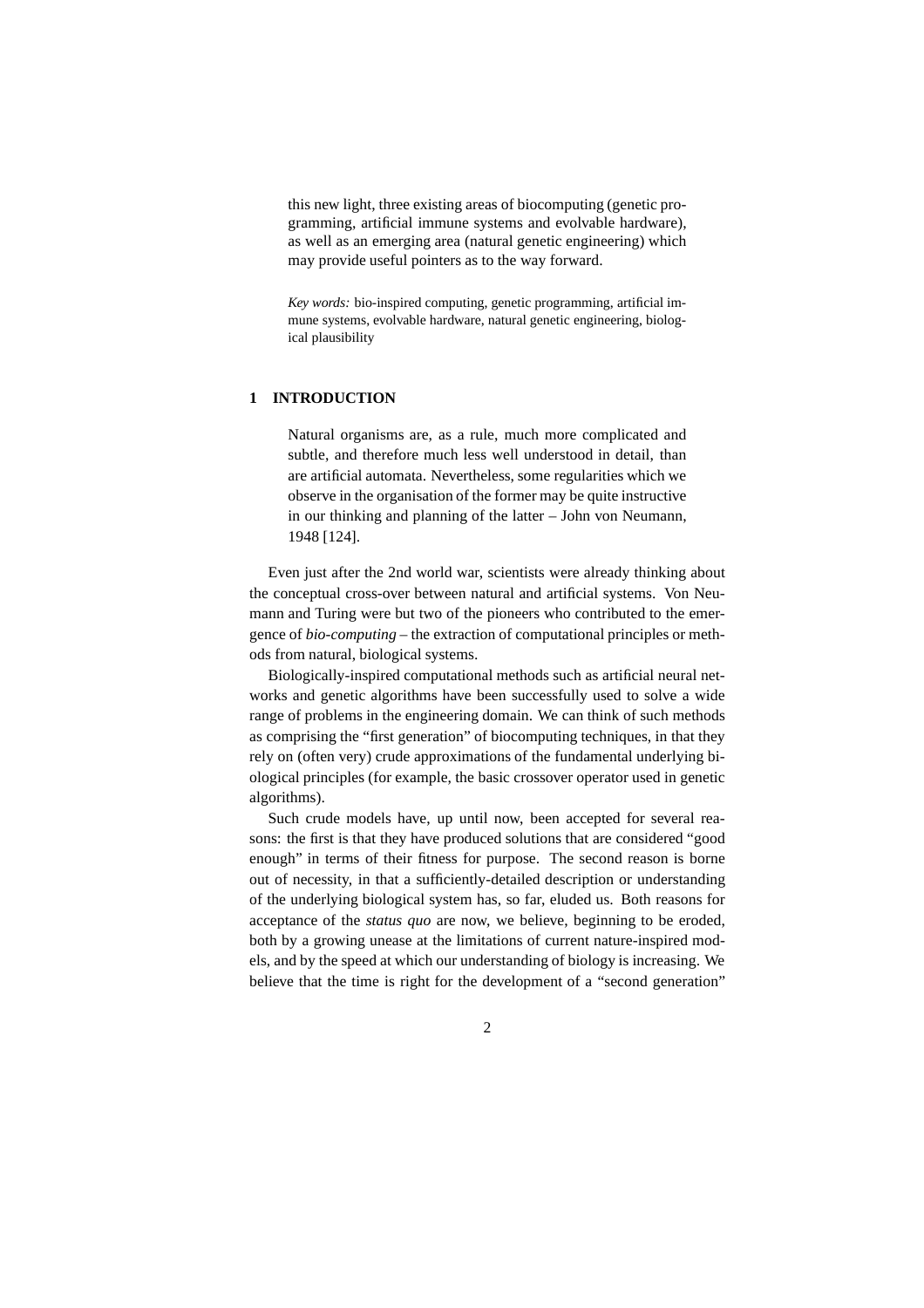of bio-computational methods that draw much more closely on the growing understanding of their biological inspiration.

One possible explanation for the lack of recent progress in nature-inspired computing may be that the respective disciplines parted company far too prematurely, As the report of a 2001 EPSRC workshop minuted, "One of the major challenges facing collaborative work in biologically inspired computing systems is the temptation to diverge far too early. This has been the case to some extent in genetic algorithms where this method has not moved forward as hoped because of premature divergence of the computing and biology communities"[1].

If the second generation of biocomputing is to emerge, it is perhaps the case that a new convergence of disciplines is required, to re-ignite the initial spark of interest that passed between them. Developments in systems (and now *synthetic*) biology are driving advances in biology, engineering and computer science – crucially, these breakthroughs are no longer unidirectional, in that expertise and concepts flow in a one-way stream from one discipline to another. The new *systems-level* philosophy that is beginning to dominate 21st Century science dictates that artificial boundaries between disciplines must be transcended or even demolished. A first step in this process might be to revisit our perspective on nature-inspired computing, and perhaps even reinvent it from the bottom-up.

The UK research community has proposed a number of Grand Challenges for Computer Science research and ambitious plans for the development of a variety of research areas. Grand Challenge 7 (GC-7) [107] addresses the area of Non-Classical Computation, which encompasses both biologically inspired paradigms and the it direct exploitation of the natural world for computation (for example, DNA, cellular and quantum computing). Part of its ambition is to – once again – bring together disciplines that have prematurely drifted apart. It has become clear that not all bio-inspired approaches are the same, each having their own contribution to make to the scientific community.

In this position paper we highlight two main themes, the first of which being the importance of *the precise nature of the particular biological system that we are trying exploit* – different systems contain different mechanisms and functionalities that give rise to different properties. The second – and main – argument in this position paper is that *high level abstractions of underlying biology are no longer sufficient*, and that a *deeper* level of understanding is required. It will become necessary to first *understand* and then *exploit* the full underlying richness of biological systems, through an interdisciplinary approach that combines biology with computation and engineering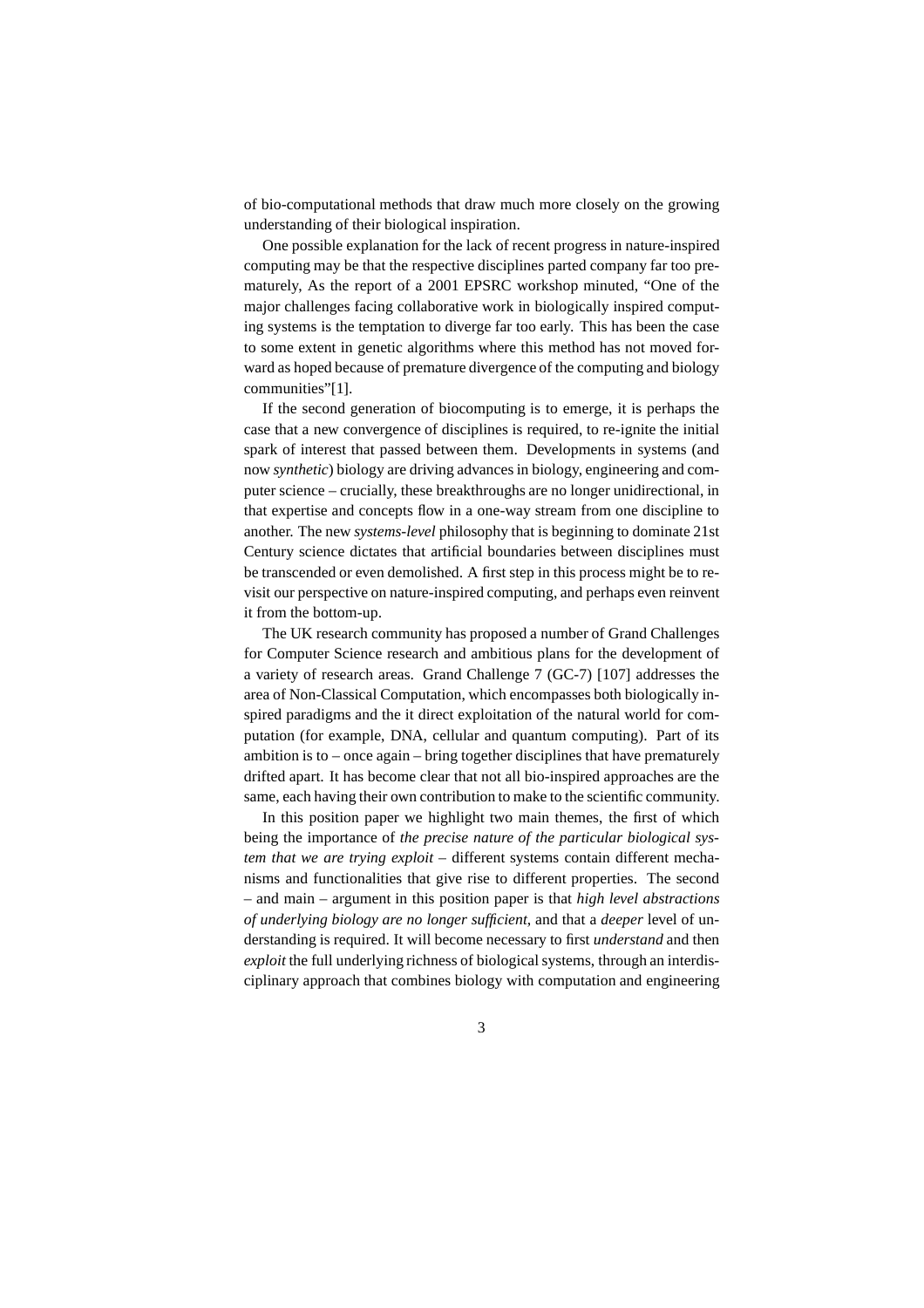in a *synergistic* manner.

In order to expand on these themes, this paper will first discuss two exemplar bio-inspired systems (section 2); specifically Genetic Programming (GP) – section 2.1 – and Artificial Immune Systems (AIS) – section 2.3. We reflect on each of these themes by describing how they have evolved as computational paradigms over the years, and how they have addressed (or failed to address) the main arguments given above. We also emphasise the importance of considering the *deployment* of artificial systems; for example, software and hardware systems have very different practical implementation considerations and constraints. We discuss these particular issues in section 3 – once again reflecting on the arguments outlined above, but this time in the context of evolvable hardware (EHW). Finally, in order to provide an over-arching perspective, we examine the area of Natural Genetic Engineering (section 4 and 5), a biologically inspired approach to studying development and evolution that is *fundamentally* rooted in biology, and which offers feedback of real benefit to both computer scientists *and* biologists, as opposed to the often one-way flow of information and insight "absorbed" by practitioners working on the other methods under discussion.

## **2 CAPTURING EVOLUTION AND IMMUNITY**

## **2.1 Genetic Programming**

Genetic Programming is a technique for "breeding" computer programs, loosely based on Darwin's theory of natural selection [68]. More precisely, it is an algorithmic approach based on a new synthesis of evolution, which includes the transferral of genetic traits from one generation to another by way of molecular mechanisms based on DNA (the *genotype*) and its subsequent transformation into *phenotypes*[9]. This approach naturally follows other successful applications of the evolutionary paradigm to the solution of optimization problems; namely Genetic Algorithms [53], Evolutionary Programming [32] and Evolutionary Strategies [96]. These earlier applications of the same fundamental idea differ from GP in two important ways; (1) the basic optimisation goal (primarily, the discovery of a single, unchanging optimum, as opposed to a potential "moving target"), and (2) the nature of the underlying computational substrate (fixed-length, fixed-representation data structures, as opposed to a rather more dynamic GP structure).

GP is therefore different to previous methods in that the complexity of both the *task* (be it optimising the behaviour of a robot or an algorithm) and that of the *data structure* (a metric perhaps expressed in terms of the length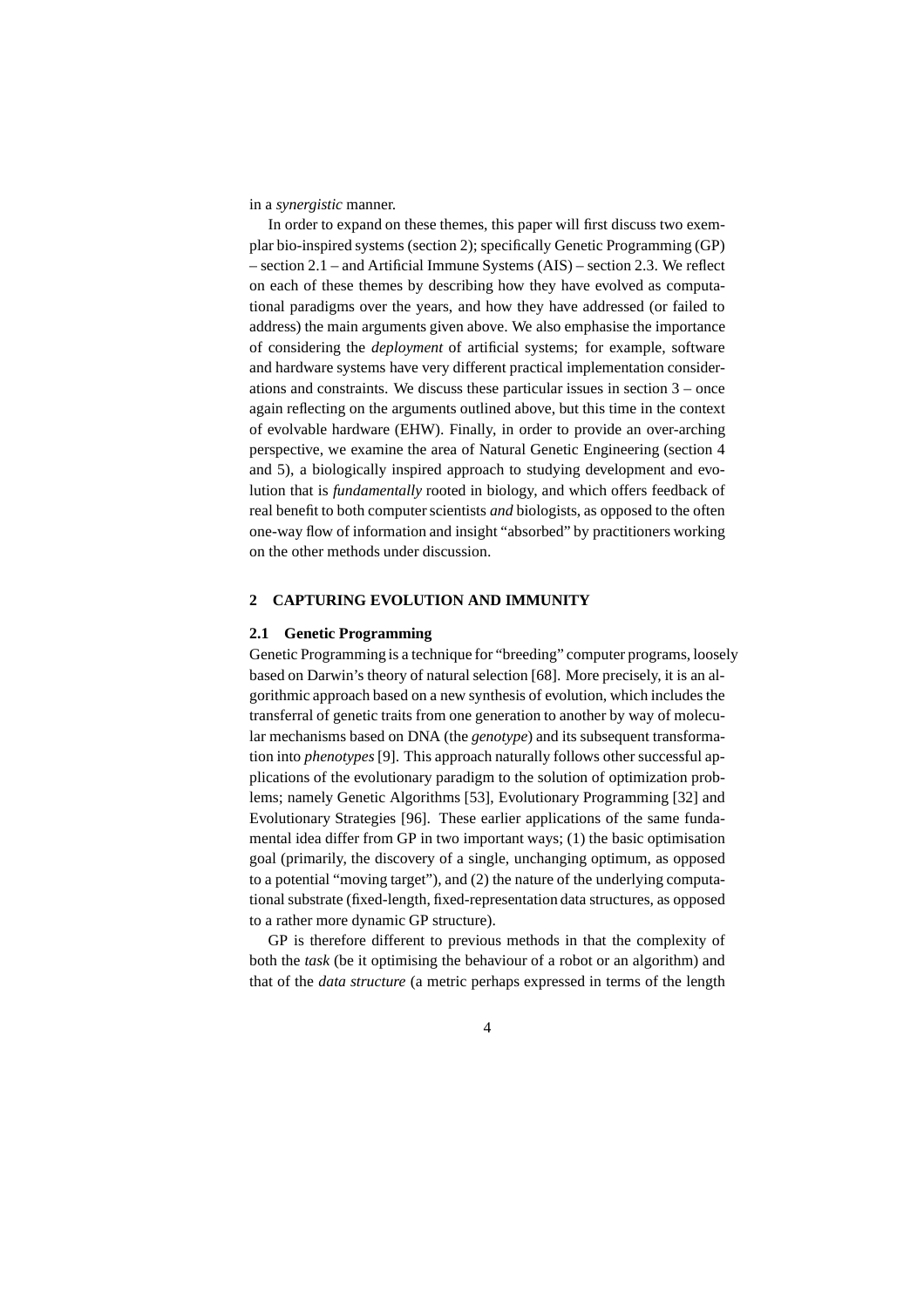of code) are *variable* over the course of the evolutionary algorithm. Both complexity considerations are tightly coupled: if the complexity of a *task* changes over time (or, indeed, is unknown or unknowable), then it must be possible to accordingly modify the complexity of the *solution representation*.

We first consider the issue of solution *representation*. Initial applications of GP typically employed the so-called *parse-tree* representation, one of the clearest (and most basic) examples of an evolvable data structure. Later, a number of other data structures were proposed, these being perhaps even more amenable to artificial evolution. Prominent among these was a linear sequence of instructions from an imperative programming language [10, 87], and a generic graph structure (a special case of which being the parse-tree) [114]. After an initial flurry of publications on methods, during which different operators and selection methods were examined in addition to simply the data structure, the field of GP has "settled down" and recently turned to application and exploitation of the basic method. Some impressive early applications paved the way for future inquiries [43, 103, 44, 70] and recently the field has matured to such a degree that applications rivalling and even superceding the performance of human designers are routinely demonstrated. For example, the prominent researcher John Koza has applied for patent protection of a particular design generated by his highly parallel computational approach toward circuit design. Others have succeeded in designing antennae for use in space missions that out-perform human-generated designs [77]. The GECCO conference [2] now features an annual competition dedicated to human-competitive or human-exceeding applications of GP and other evolutionary methods.

Although the field of GP is now well-established, its maturity is still open to question. Since GP is an abstraction of a "snapshot" of biology, it follows that the field should continue to develop in the light of new findings in the domain of the life sciences. As such, the field of GP has not yet reached a steady state, but should be continually driven by further progress in our understanding of biology. We now consider in more detail how this might occur.

# **2.2 Reflections on Genetic Programming**

#### *Implications of Exploiting Evolution*

One of the main strengths of GP lies in the *adaptability* of the "genetic" representation of solutions. However, such flexibility is limited mainly to changes in the *size* of a proposed solution in terms of the number of "elements" used (e.g., nodes in a graph or tree, lines of code in a linear representation). This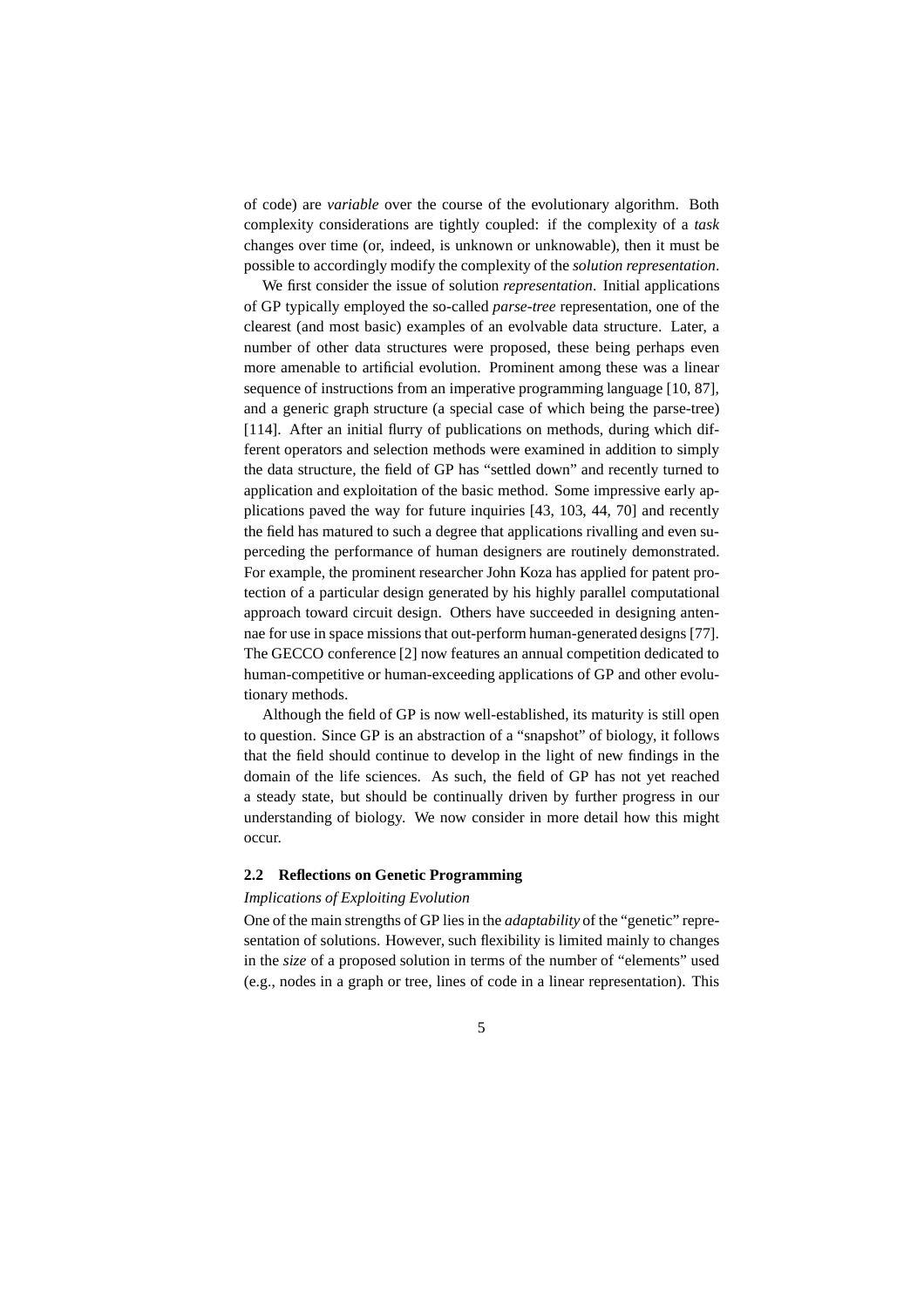facility gives rise to a phenomenon whereby the average length of evolved programs (i.e. solutions) tends to continually grow over time unless artificially restricted [6], and that the resulting code does not always manifest itself in additional algorithmic complexity. This growth of evolved data structures used to represent algorithmic solutions is attributed to so-called *neutral code* (referred to as *introns*, after non-coding DNA found in real gene sequences) [4, 72].

Subsequent investigations established that this *emergent* property of GP [9]

- was ubiquitous, being found in multiple GP implementations
- had both positive and negative effects on algorithm behavior
- was implicated in inefficient use of computer resources (i.e., processor time, memory, disc space)
- needed an explanation based on the particular GP method used

A consensus is beginning to emerge as to the reasons for the emergence in GP of the intron phenomenon – that extra code helps to protect individuals against potentially harmful crossovers or mutations, by reducing the probability of a crucial component being disrupted by one of these operations. Remedies have been proposed to prevent its negative effects (e.g., homologous crossover [47]), and other methods have been used to deliberately induce the effect (e.g., explicitly defined introns [88]) in order to further study its implications. Following the tradition of other evolutionary computation approaches, the basic question of "building blocks" and their growth dynamics has been examined in the context of GP. In order for such analysis to be successful, the question of how length-varying evolutionary algorithms work needs to be addressed at a fundamental level, and significant and substantial steps towards this have already been made [90, 91]

Code-growth (often referred to as "bloat") is not the *only* emergent phenomenon observed in GP, but it is perhaps the most obvious. Closer inspection of solutions bred by GP approaches has found that evolved code shows internal patterning reminiscent of the repetitive structure of natural genomes. Observed first in linear sequences of code [73], this spontaneous structure formation has been now confirmed in other representations [8].

In recent years, exciting new developments have been reported by virtue of merging approaches from GP with those from the Artificial Life community [106]. The application sphere of GP (and other evolutionary approaches) is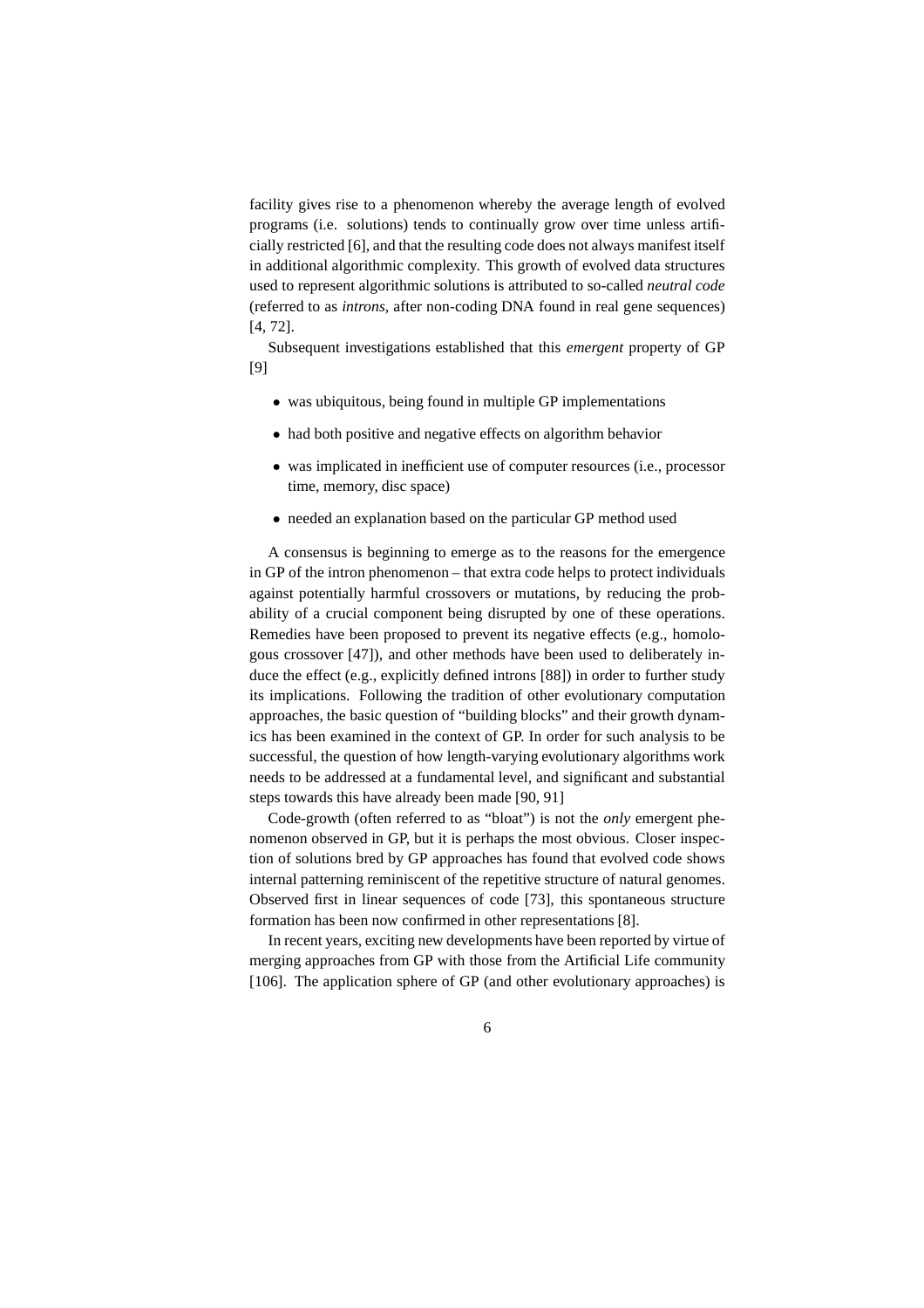expanding every year, and the amount of work published is growing in turn. Yet there is also an "underground" stream of work that is not published or patented, and is instead held as protected trade secrets. This body of research generally refers to applications in the financial sector, where a slight "edge" over the competiton (e.g., in terms of evolved predictors for the stock market) may yield a significant financial return. The number of solid GP applications now stands in the hundreds, ranging from elementary particle physics [75] to bankruptcy prediction [79]. However, there still exist a number of domains in which further progress will be needed before GP can make a significant impact. First and foremost, present GP techniques do not scale well. Useful applications are currently restricted to short programs of a complexity comparable to 50 to 250 "standard" lines of code. If GP methods are to have a long-term future, then future work must focus on scalability in order for them to move into new domains of applicability. We consider how this might be achieved in the next section.

## *Levels of Abstraction Employed - Getting Back to the Biology*

In most competitive programs that have been evolved to date, some sort of structuring of the evolutionary process has turned out to be necessary. It can been argued that, without explicit inclusion of a developmental process that might faciliate the emergence of genomic structuring and the "upscaling" of solutions through growth, GP will continue to suffer from the twin problems of scalability and the lack of potential for modularity of code [12, 15, 55]. The inclusion of such a process, however, does not come for free. Such major changes to (and potential improvement of) the basic GP method will necessitate a significant complication of the genotype-to-phenotypemapping process – of which current practitioners are understandably wary. We believe, however, that without consideration of fundamental developmental processes in evolution [11], further progress in GP will become stalled.

As advances in molecular biology have made clear, the genomes of various organisms contain multiple levels of complexity. Although only 1-3% of the human genome is *translated* into protein and thus "codes" for something, more than 50% of the genome is at least transcribed (i.e., "read", in preparation for conversion into a protein) [62]. This confirms the suspicion that we as scientists have barely started to understand the formation of phenotypes from genetic information [129]. One fundamental question that might be asked is this: Is transcription a more important step in the formation of the phenotype than translation into proteins? In addition, phenotypic differences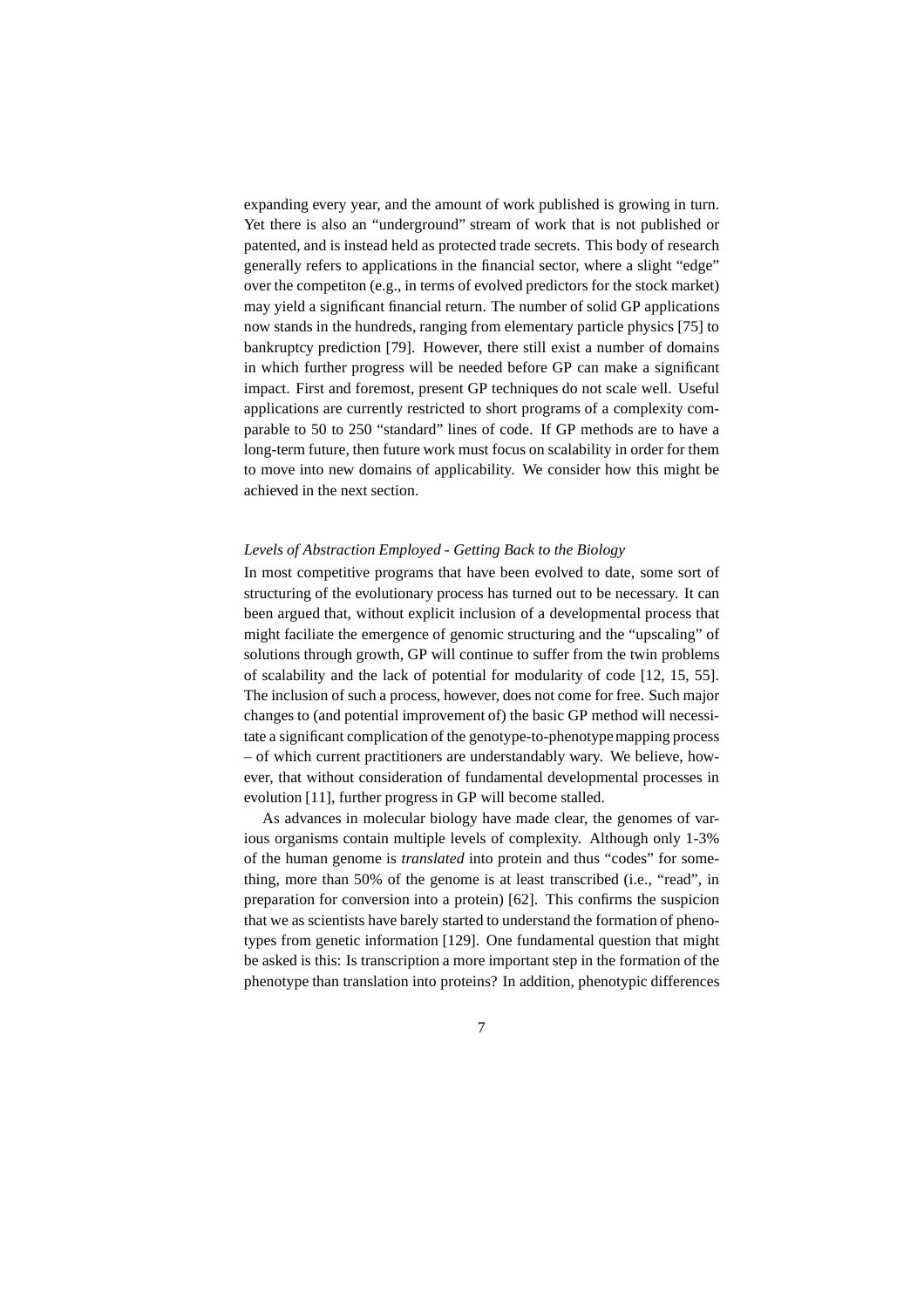can be present in multiple individuals with identical genetic makeups [133]. This points to the possible additional consideration of *epigenetics* as being of primary importance if we want to understand evolution [130], and thus incorporate this extra power into GP. Evolution, however, is not the only adaptive mechanism available to us for study, abstraction and application. The neural system, the endocrine system and the immune system are also some of many systems deserving of attention. In the next section, we turn our attention to the last of these.

## **2.3 Artificial Immune Systems**

The immune system is a complex mechanism that undertakes a multitudeof tasks, and its abilities have inspired computer scientists to build artificial systems that mimic its properties [26]. This field of research – Artificial Immune Systems – has seen the application of immune-inspired algorithms to problems as diverse as as robotic control [71], network intrusion detection [33, 65], fault tolerance [22, 7], bioinformatics [85] and machine learning [67, 128]. From a computational point of view, the immune system has many desirable abilities that could usefully be endowed on artificial systems. These properties include: robustness, adaptability, diversity, scalability, and multiple interactions on a variety of timescales. We now consider these properties in more detail, and see how they might be usefully utilised.

## *A Brief History of Artificial Immune Systems*

The origins of AIS has its roots in the early theoretical work of Farmer, Perelson and Varela [30, 89, 123], in which a number of network models were proposed to describe the maintenance of immune memory in the absence of antigens. These models, whilst controversial from an immunological perspective, attracted much interest from the computer science community. Two early contributors to the fusion of immunology and computing were Hugues Bersini and Stephanie Forrest. Some of the early work by Bersini [16, 17] is very well-rooted in immunology, and this is also true of the initial contributions of Forrest [34, 50]. All of this work formed an excellent foundation for future work in the area of AIS. Bersini, concentrated on immune network theory, examining how the immune system maintained its memory and how one might build models and algorithms mimicking that property. Forrest's work focussed mainly on computer security (in particular network intrusion detection) [33, 52], and formed the basis for a large body of subsequent work.

In the mid-1990s, researchers in the UK began to investigate the nature of *learning* in the immune system, and how this might be used to create machine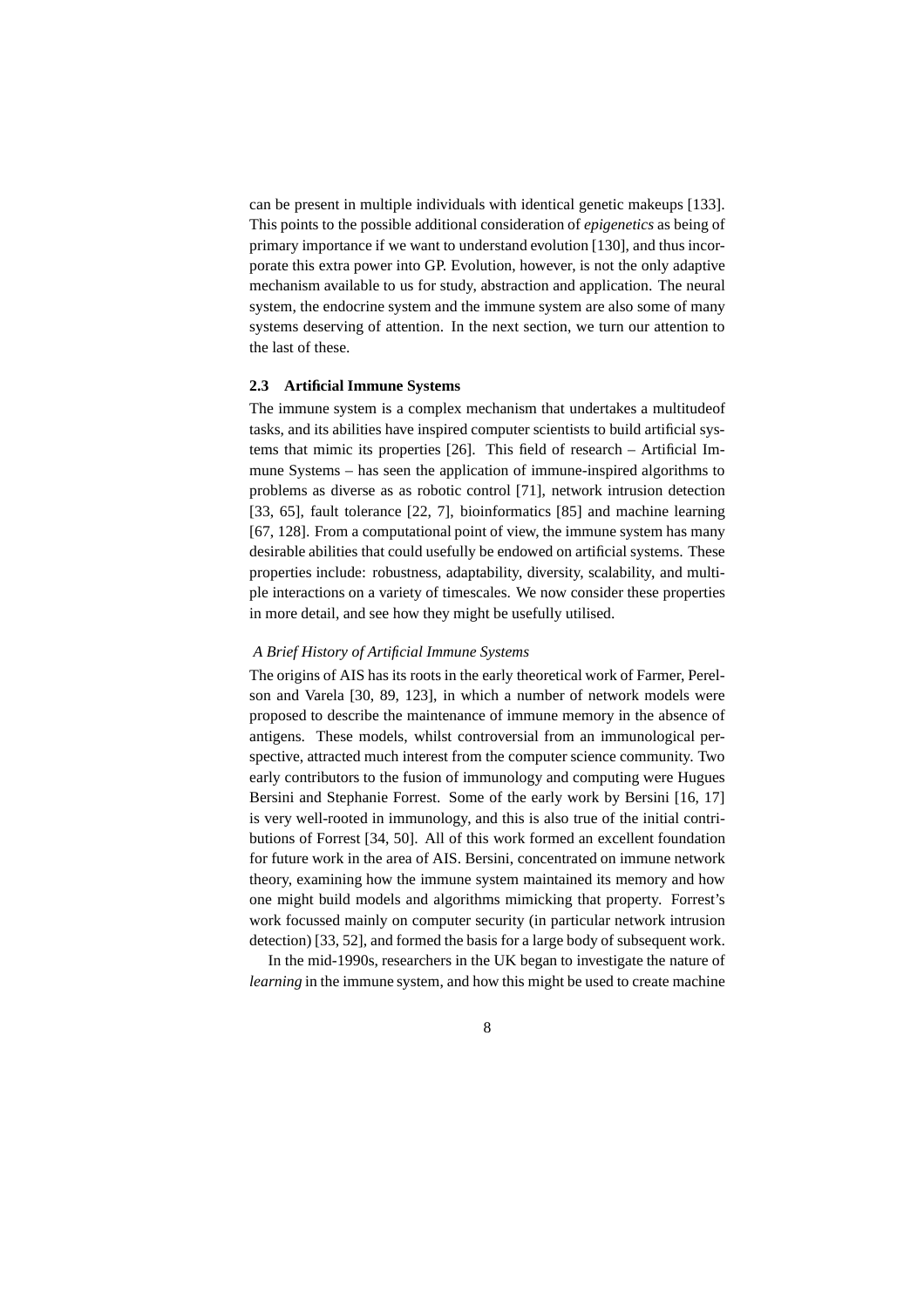learning algorithms [24]. Initial results were very encouraging, and this success was further developed by the application of immune system ideas to the classification of DNA sequences [56] and the detection of potentially fraudulent mortgage applications [57]. Immune network-based machine learning gathered further momentum, notably in [117, 121] where the Hunt and Cook system just mentioned was totally rewritten, simplified and applied to unsupervised learning (in a manner very similar to cluster analysis). This thread of work on machine learning generated more work in the unsupervised domain, but this time focussing mainly on dynamic clustering [132, 83]. At the same time, other immune-inspired work [49] used associative memory tecniques to track "moving targets" in databases. In the supervised learning domain, very little happened until Watkins [125] developed an immune based classifier known as AIRS. This important system (later augmented in [128]) has evolved into a parallel and distributed learning system [126], and is one of the real "success stories" of immune inspired learning [41, 40, 127].

For a full review of AIS and its applications in the past five years, the reader is directed to various reviews in the literature [25, 119, 26, 37, 48]. The International Conference on Artificial Immune Systems (ICARIS) conference series began in 2002, and is now well-established [118, 122, 86, 60]. This series is probably the best source of reference material, in terms of both the variety of AIS applications and theoretical developments in the field.

#### **2.4 Reflections on Artificial Immune Systems**

## *Implications of Exploiting Immunology*

The work of Forrest et al. [35] led to a great deal of research into immuneinspired *anomaly detection* systems for the purposes of detecting computer viruses[33]. These results hinted at the possibility that the immune approach would indeed be beneficial, as they showed that both known and novel virus intrusions could be detected. However, given the typical representation used (binary), and that the *r-contiguous bits* matching rule was typically used to compare contiguous regions binary strings, there arose issues of computational efficiency. The subsequent *r-chunk* rule allowed efficient generation of a set of detectors for the non-self space (in Hamming shape space), and more efficient methods were also developed in *real*-valued shape space [39]

Unlike in GP (section 2.2), where code bloat was a problem, in the case of this particular application of AIS, the main problem became that of generating enough detectors to effectively covering the search space; In essence, there arose an exponential relationship between the size of the *self* data and the number of detectors that could be generated. Work in [110, 111] presented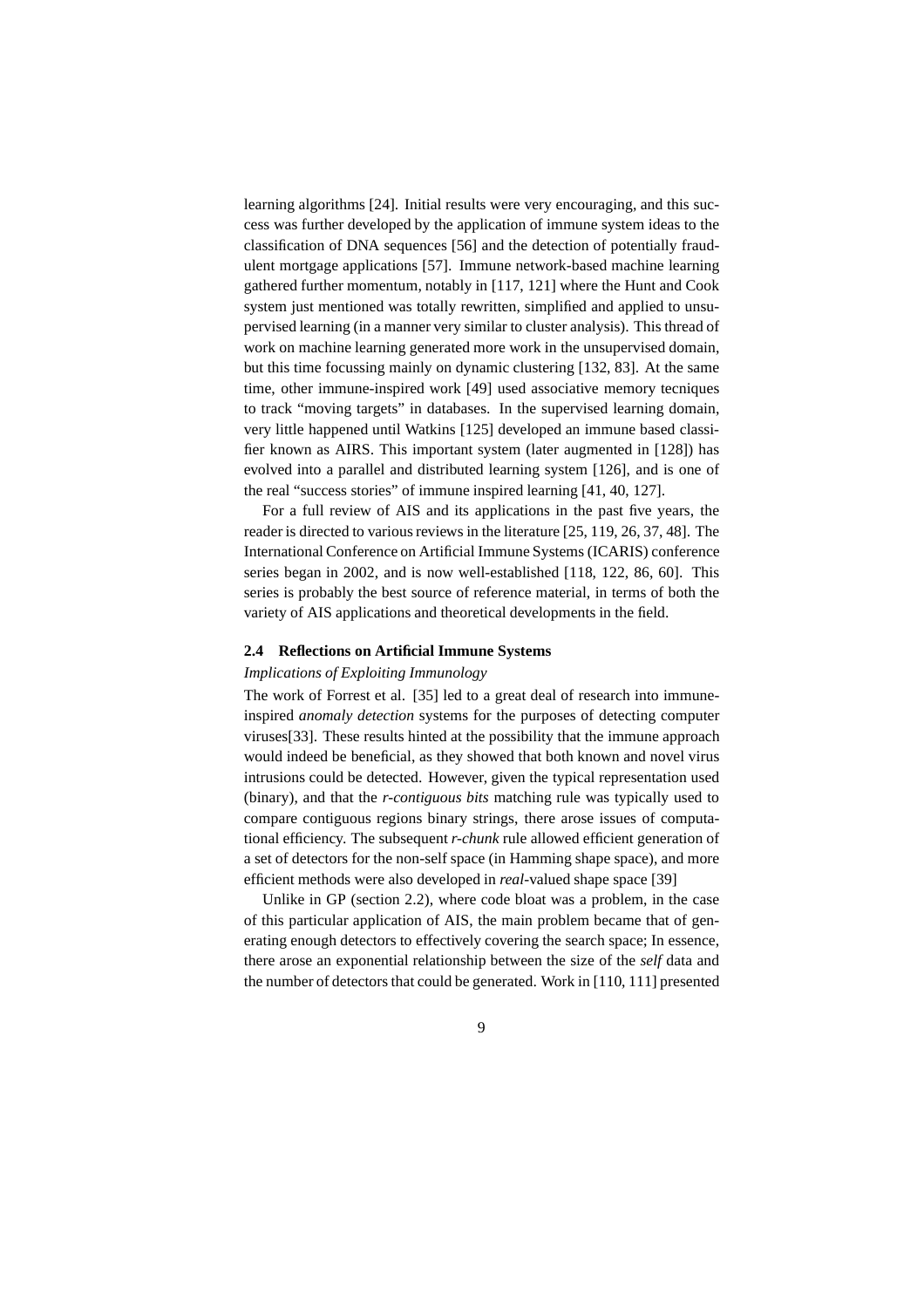an in-depth theoretical analysis of the *negative selection* algorithm over real and Hamming shape spaces. The authors suggest that, over the Hamming shape-space, the approach is not well suited for real-world anomaly detection problems. Problems seem to arise when the generated detector set *under-fits* the training data exponentially for small values of  $r$  (where  $r$  is the size of the chunk). It has been suggested that, in order avoid this under-fitting behavior, the matching threshold value  $r$  must lie near  $l$  (the length of the string). However, the consequence of this is that the detector generation process once again becomes practically infeasible, since all proposed detector generating algorithms have a runtime complexity which is exponential in  $r$ . In addition to these theoretical arguments, simple experimental comparisons have been made between the various negative selection approaches and a one-class support vector machine (SVM). When assessing the work of [39] (the real-valued negative selection algorithm with variable-sized detectors), experiments revealed not only that the classification performance of the method crucially depended on the size of the variable region, but that the one-class SVM provides *as good*, if not better results. As argued in [48], it is not clear that the application of AIS to network security has, so far, yielded any significant breakthroughs.

Another example application of AIS is drawn from the work of Timmis *et al.* [120]. In [120], an immune network inspired algorithm was proposed that was capable of performing unsupervised learning. Initial results were very encouraging, but further investigations in [66] highlighted a number of problems, and identified a behavioral pattern different to that observed in the original work. Subsequent investigations discovered that the algorithm would naturally discover the strongest pattern within the application data set, and that the network would eventually converge to a single cluster (an undesirable property). Pressure within the network was too great for "weaker" cells to survive, which arose because of a naive implementation of network interactions, where stimulation and suppression occurring between cells was not effectively balanced. As highlighted in [38], a too simplistic approach had been taken to the representation of data vectors, and, in particular, to the definition of their interactions.

## *Levels of Abstraction Employed - Getting Back to the Biology*

The original AIS were developed with an interdisciplinary slant, taking care to generate algorithms that were '"faithful" to their immunological roots. For example, Bersini [16, 17, 18] pays clear attention to the development of im-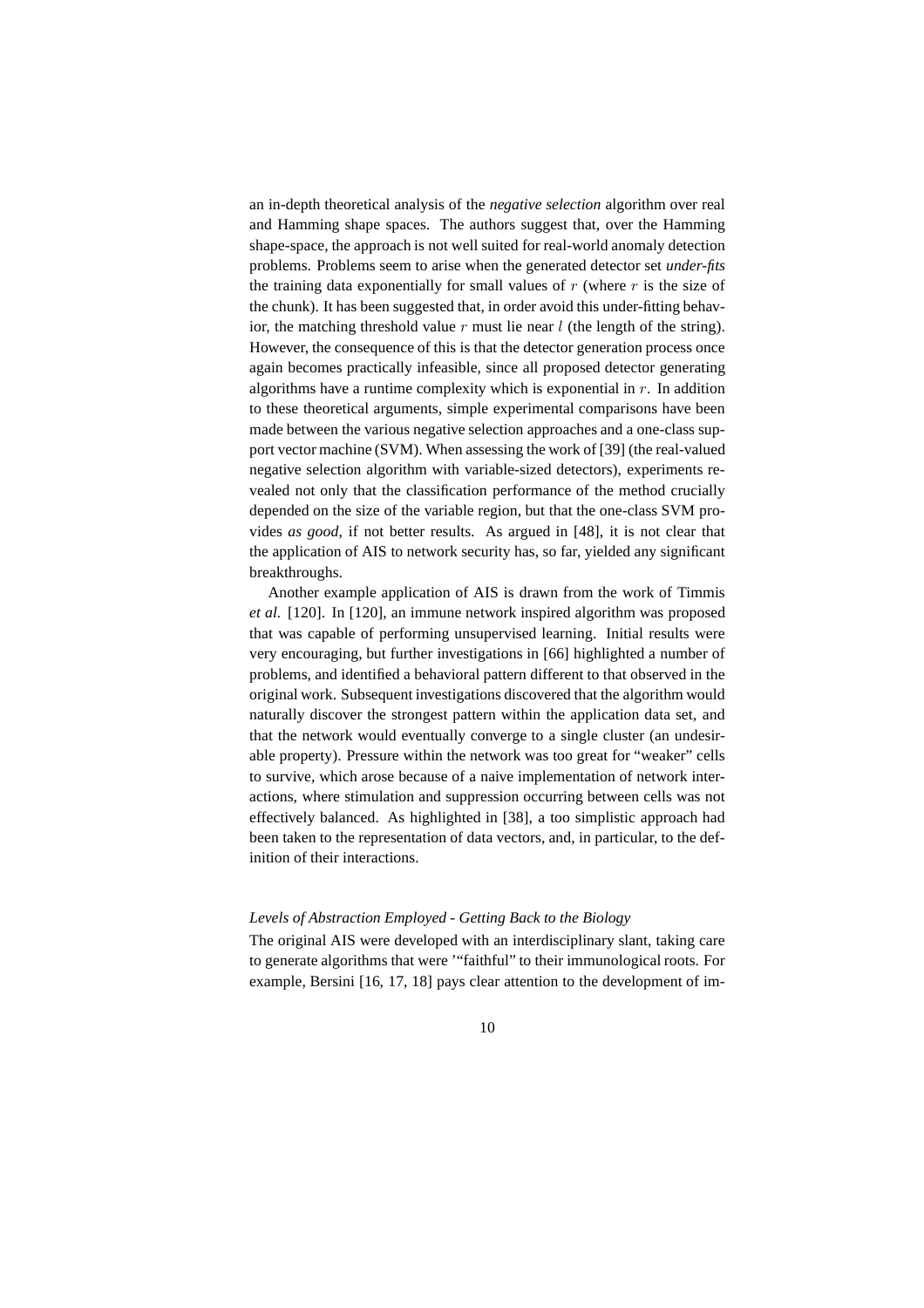mune network models, and then applies these models to a control problem characterised by a discrete state vector in a state space. Bersini's proposal relaxes the conventional control strategies, which attempt to drive the process under control to a specific *zone* of the state space; instead, he argues that the metadynamics of the immune network is akin to a meta-control whose aim is to keep the concentration of the antibodies within a certain range of viability, so as to continuously preserve the *identity* of the system.

There exist many other examples of similar interdisciplinary work, such as the development of immune gene libraries and a subsequent *bone marrow* algorithm employed in AIS [50], the development of the negative selection algorithm and its first application to computer security [35]. However, in more recent years, work on AIS has slowly drifted away from more biologicallyappealing models and attention to biological detail, with the focus shifting to a more engineering-oriented approach. This has led to systems that are examples of "reasoning by metaphor" [108]. These include simple models of clonal selection, immune networks and negative selection algorithms, as outlined above. For example, the clonal selection algorithm (CLONALG) [23], whilst intuitively appealing, lacks any notion of interaction of B-cells with T-cells, MHC or cytokines. In addition, the large number of parameters associated with the algorithm, whilst well understood, make the algorithm less appealing from a computational perspective. aiNET, again, whilst somewhat affective, does not employ immune network theory to any great extent. Only suppression between B-cells is employed, whereas in immune network theory, there exists suppression and stimulation between cells. With regard to negative selection, the simple random search strategy employed – combined with a simple binary representation – makes the algorithm so computationally expensive that it is almost unusable in a "real world" setting [112].

However, recent work by the Danger Team [3] has started to address this imbalance between theory and biological reality. For example, [42] reports initial explorations into the use of *dendritic* cells (a type of cell found in the innate immune system) as a mechanism for identifying dangerous (or anomalous) event in a data stream. While this research is still preliminary, and currently works only on static data, it offers a great deal promise, and may go some way towards offering the possibility of real breakthroughs in the intrusion detection subfield of AIS research. In related work, Bently [14] proposes an *artificial tissue*; a form of representation of the data space that can evolve and adapt over time. Again, this is very preliminary work, but could provide a useful "bridge" between data and the immune algorithm itself. In addition to this, work in [109] proposes a "conceptual framework" for the development of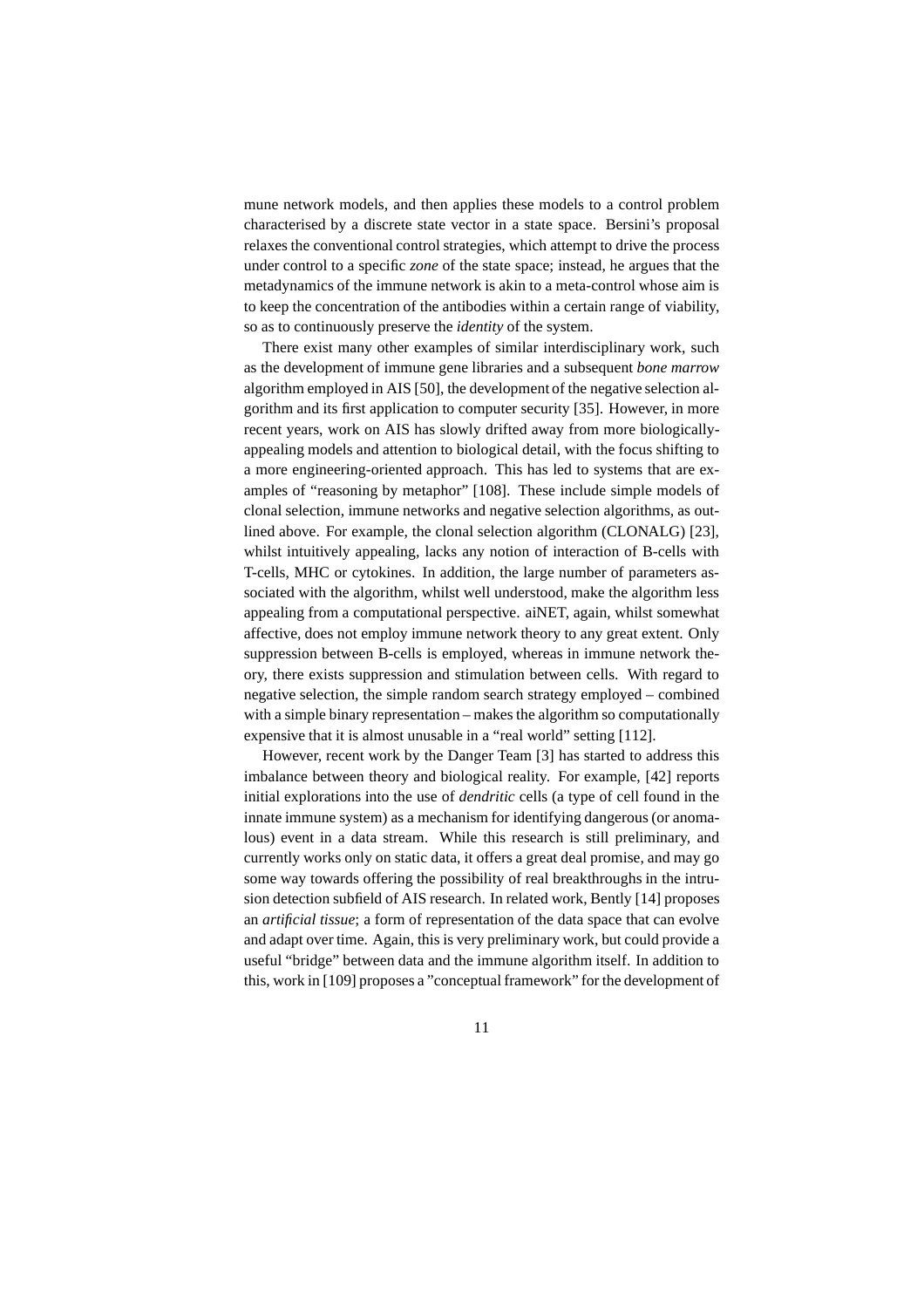AIS (although it could be generalised to any bioinspired approach). This proposes greater interaction between computer scientists, engineers, biologists and mathematicians, in order to gain better insights into both the workings of the immune system, and the applicability (or otherwise) of the AIS paradigm. These interactions should be rooted in a sound methodology in order to fully exploit the synergy.

Whilst the immune system is clearly an interesting system to investigate, if viewed in isolation many key emergent properties arising from interactions with *other* systems will be missed. Such systems do not operate independently in biology; consideration should therefore be given to the interactions of the immune, neural and endocrine systems, and how – together – they facilitate emergent properties [104, 20, 102]. Immune, neural and endocrine cells express receptors for each other, and this allows interaction and communication between cells and molecules in "partner" systems. It appears that products from the immune and neural systems can exist in lymphoid, endocrine and neural tissue *at the same time*. This indicates that there is a bi-directional link between the nervous system and immune system, and, therefore, it would seem that both endocrine and neural systems can affect the immune system. There is evidence to suggest that, by stimulating areas of the brain, it is possible to affect certain immune responses, and also that stress (which is regulated by the endocrine system) can suppress immune responses: this is also reciprocal, in that immune cells can affect endocrine and neural systems. The action of various endocrine products on the neural system is accepted to be an important stimulus of a wide variety of behaviours. These range from behaviours such as flight and sexual activity, to sleeping and eating [84].

From a computational perspective, then, how may these finding inform the AIS community? It should be possible to explore the role of interaction between the three systems just mentioned – one potentially interesting avenue would be to design an AIS to help select the types of components which will be most useful when *added* to a control system at any moment ("differentiation") and to *remove* components when they are proving harmful to the control system ("apoptosis", or cell death). The *biological* immune system cells select the particular action to perform by detecting properties of the cells and chemical environment, through molecular interactions at membrane receptors. In an *artificial* system, similar properties could be detected by looking at activation states of artificial neurons and endocrine cells, as well as global state information such as current consumption and battery levels. Thus, the artificial immune system components could have the ability to make similar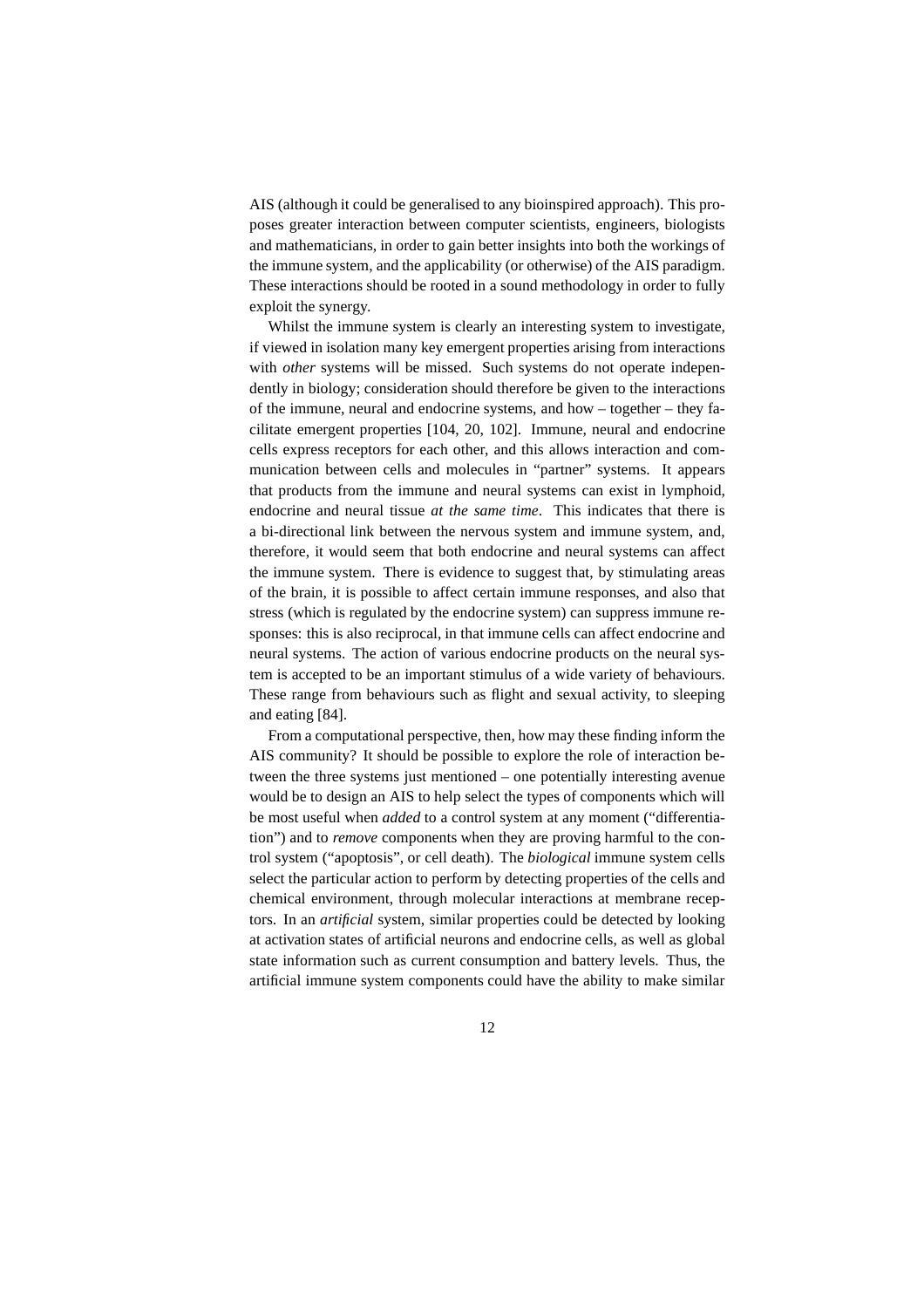decisions to those of the real biological system.

#### **3 WHAT ABOUT THE MEDIUM?**

We have now reviewed two bioinspired paradigms, one well established (GP - section 2.1) and one relative newcomer, AIS - section 2.3). So far, there has been no consideration of the *physical* nature of the system on which these models are developed. In this section, we address this by reviewing the area of Evolvable Hardware, observe how evolution may be used in hardwarebased systems, and describe the specific considerations encountered when developing such systems.

EHW is a method for electronic circuit design that uses inspiration from biology to *evolve* rather than design hardware. At first sight this would therefore seem very appealing. As we have already seen, natural systems tend to be robust, adaptable, complex and reliable. Human designs tend only to beat natural systems in terms of their optimality. Evolvable hardware is a new field that brings together reconfigurable hardware, artificial intelligence, fault tolerance and autonomous systems. It refers to hardware that can change its architecture and behaviour dynamically and autonomously through interaction with its environment. Ideally, this process of interactions and changes should be continuous and open-ended. Hardware is therefore created through an evolutionary process of continual refinement, which only terminates when a sufficiently "good" individual has been found.

Both evolvable and *evolved* hardware make use of evolutionary techniques in order to produce a system that performs to some specification (here, we mainly consider the latter); both are, to some extent, autonomous, and both may have properties that endow the final system with *limited* fault tolerance. The major (but not the only) difference between the two is that *evolved* systems do not change after a "good" individual has been found, and are therefore rather static in terms of their design (as are most human designs). *Evolvable* systems possess the capability to change throughout their lifetime. Hence, as the system itself changes (e.g., components fail), or as the environment changes (e.g., the temperature changes), an evolvable system is able to adapt to these changes and continue to operate effectively.

#### **3.1 A Brief History of Evolutionary Hardware Systems**

It may argued that artificially intelligent system design should address features such as autonomy, adaptability, robustness, and fault-tolerance. Autonomous robot navigation in dynamic environments represents a very chal-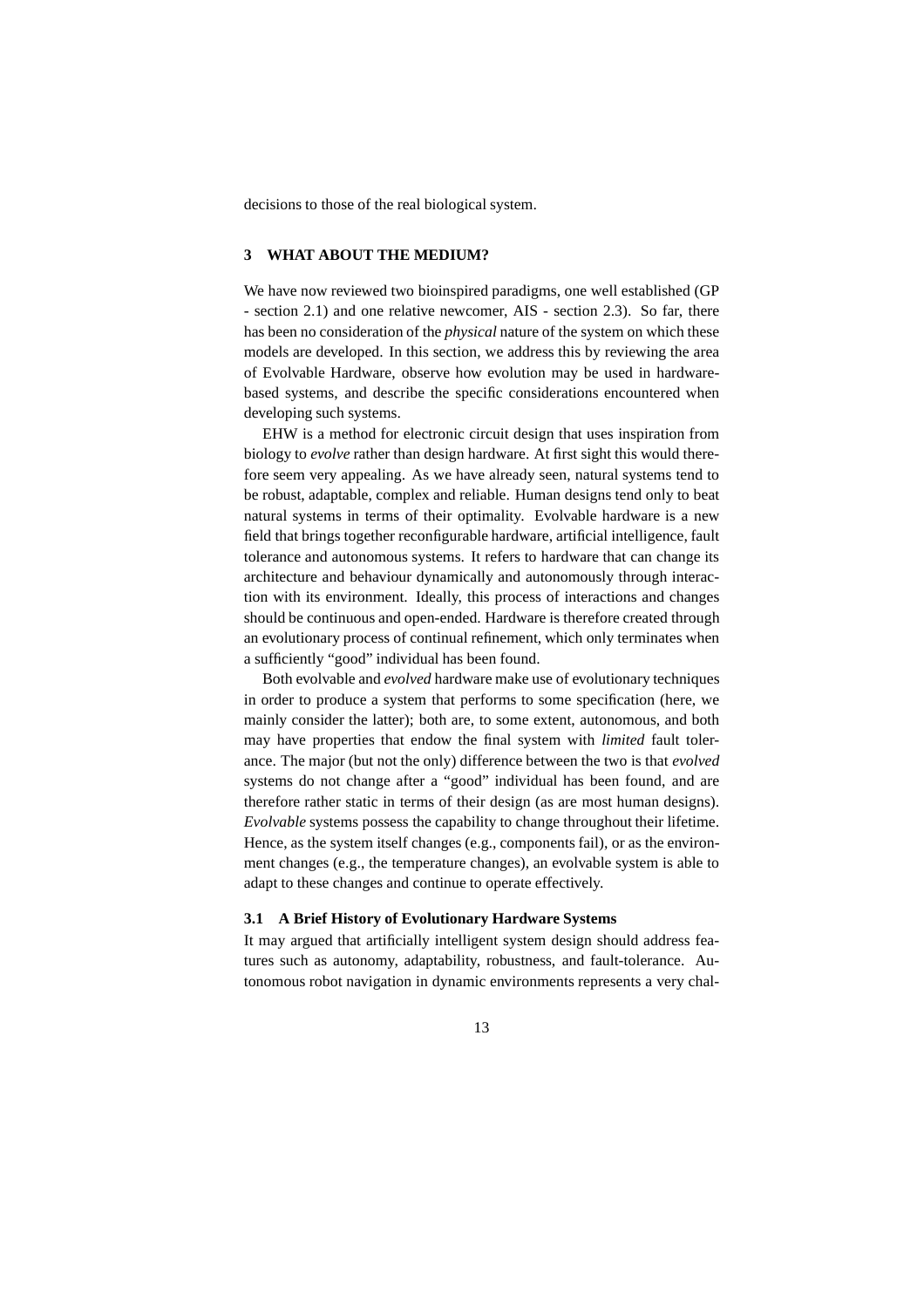lenging task, and needs to take into account such factors. Conventional approaches based on *off-line* learned control policies do not generally work appropriately when implemented in real time environments. For example, the actual hardware system implementing the evolved behaviour may well not accurately match the simulation environment used during evolution. The sensors and actuators used in the real system may have different characteristics to those used in the simulation (e.g., infra-red sensors in a bright environment would operate differently to those in a dark or changing light environment). The development of EHW – the application of evolutionary algorithms [31] to automatic design and or reconfiguration of electronics circuits [134], presents a promising approach to the problem of adaptation in unknown/changing environments.

Two methodologies have been established for the design of EHW: *Extrinsic* and *intrinsic* [116, 81, 74, 46, 54]. In the former case, both the evolutionary process as well as the fitness evaluation of each individual (the circuit) is simulated in *software*. The entire design is undertaken off-line, and once the evolutionary process has completed, the "best" member of the final population is downloaded onto the hardware. In the latter case, the evolutionary process maybe executed in software, but each individual is executed and evaluated in *hardware* [46, 54]. Developments in electronic devices such as the Field Programmable Gate Array (FPGA) – reconfigurable devices with no pre-determined function [101] – have enabled theoretical ideas of intrinsic evolution to become a reality in the last few years. Each individual is represented as a bit string (genotype) that is downloaded to the chip as configuration data. This data includes a definition of each cell's functionality as well as the topology of the system.

Higuchi's group in Japan have taken a different approach to EHW. Rather than use extrinsic evolution, or intrinsic evolution on Commercial, Off-The-Shelf (COTS) chips, they have developed a single Large-Scale Integrated (LSI) chip that is specifically designed to support evolvability [59]. They have developed a gate-level chip that consists of genetic algorithm hardware, reconfigurable hardware logic and the control logic required. This chip, and variants of it, have been applied to a number of applications, including and artificial hand controller, autonomous robotics, data compression of image data, analogue chip design for cellular phones, optical system adjustment and adjustment of clock timings [51, 63, 76]. What these results show is an increased cycle time in the evolutionary process, due to the specialised optimisation that has taken place in the hardware.

Evolutionary computation – using a binary representation – appears to be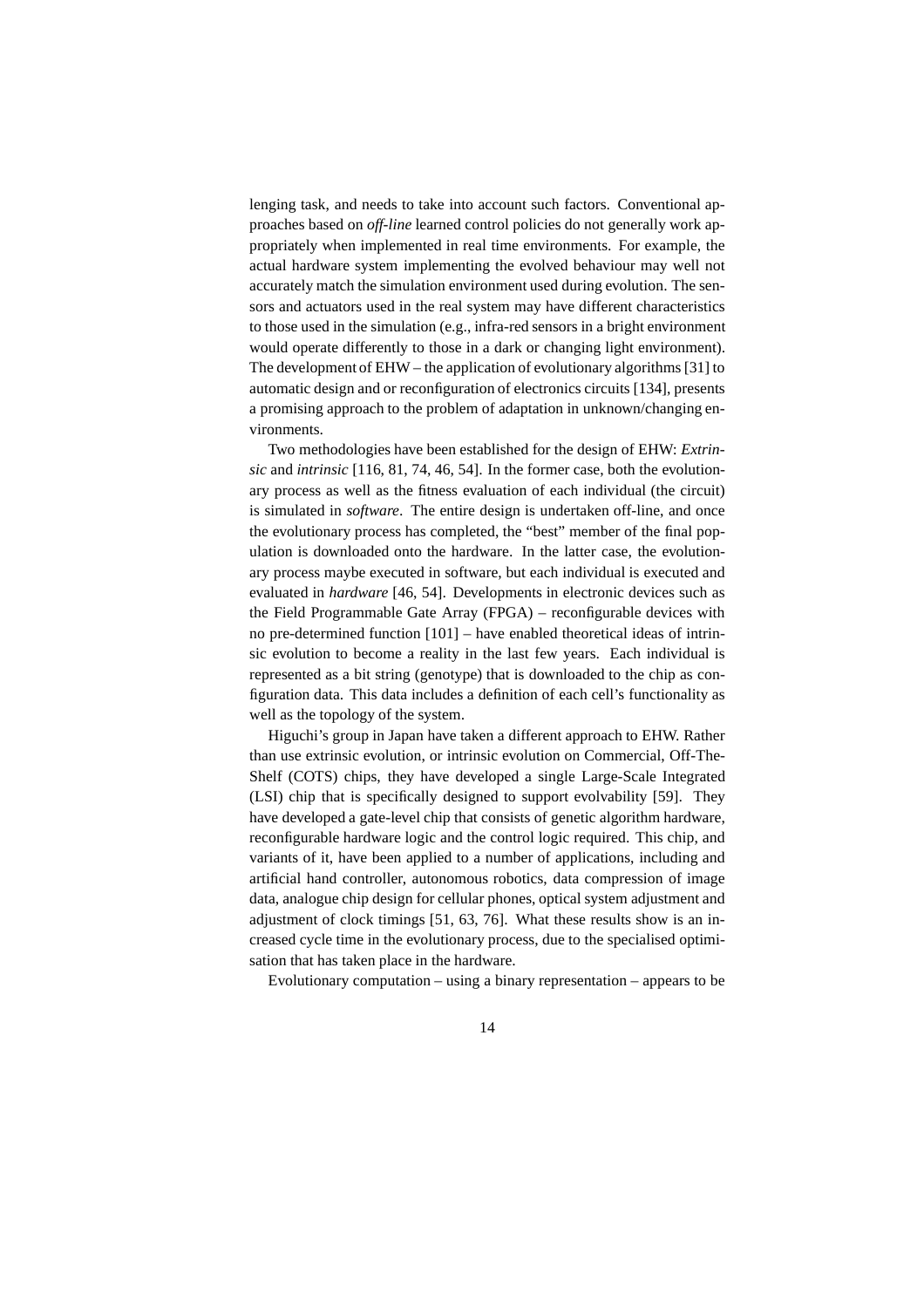convenient when applied to EHW, since it's substrate perfectly matches the nature of the configuration bits used in FPGAs. There are, however, huge problems associated with the evolution of large circuits (or what today are probably considered *small* circuit designs) due to problems of *scaling*. That is, with direct genotype-phenotype mappings such as these, as the circuit complexity increases so does the size of the genotype and the size of the search space (as we have already seen). A number of papers have been published to evolve on-line FPGA-based robot controllers using these methods [115, 64, 45, 113] using COTS. One of the main problems of evolving on a FPGA is the genotype-phenotype mapping. Effective methods to solve this problem using intrinsic EHW have been proposed. In intrinsic EHW, the fitness is evaluated on target hardware. Therefore, changes in environment are reflected *immediately* in the fitness evaluation. For example, the problem of adaptation of autonomous robot navigation in changing environments consists of finding a suitable function F (the controller) which maps the inputs from sensors to the outputs (control signal to the motors). Another evolutionary approach to EHW is to use GP – techniques such as Cartesian Genetic Programming (CGP) [80] and Enzyme Genetic Programming (EGP) [78] have been applied extensively to EHW. A recent development, and an attempt to move back to biology is considered in [21].

One criticism of CGP (and GP in general) is that the location of genes within the chromosome has a direct or indirect influence on the resulting phenotype. In other words, the order in which specific information regarding the definition of the GP is stored has a direct or indirect effect on the operation, performance and characteristics of the resulting program. Such effects are considered undesirable, as they may mask or modify the role of the specific genes in the generation of the phenotype (or resulting program). Consequently, GPs are often referred to as possessing a direct or indirect *context representation*.

An alternative representation for GP, in which genes do not express positional dependence, has been proposed by Lones and Tyrrell [78]. Termed *implicit context representation*, the order in which genes are used to describe the phenotype (or resulting program) is determined *after* their self-organised binding, based on their own characteristics and not their specific location within the genotype – a much more biologically-realistic mechanism. The result is an implicit context representation version of traditional parse-tree based GP, termed *Enzyme Genetic Programming*. The authors have since implemented an implicit context representation of CGP, termed Implicit Context Representation Cartesian Genetic Programming (IRCGP), specifically for the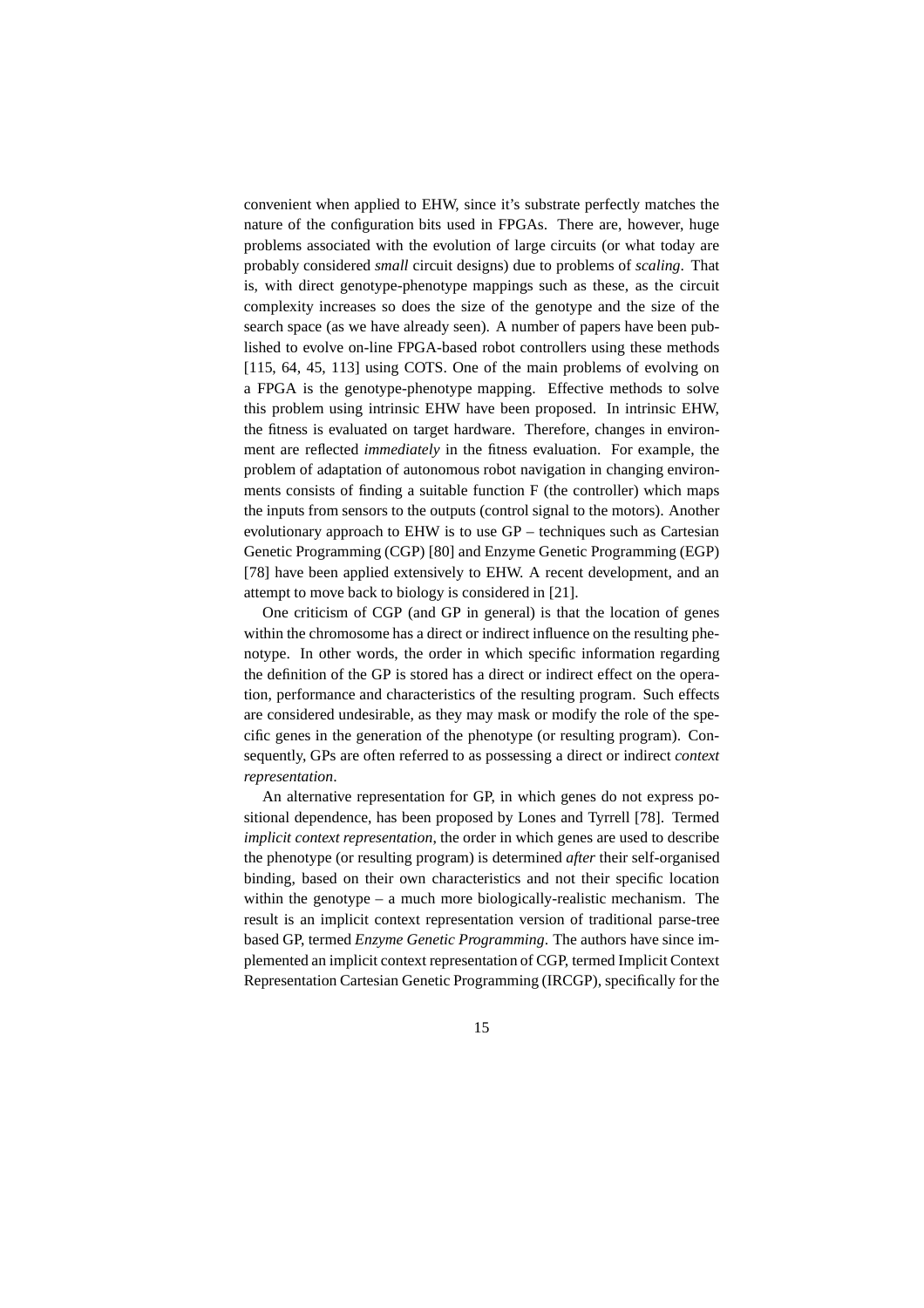evolution of image processing filters [21].

In many evolutionary algorithms, whether intrinsic or extrinsic, once the final criteria have been met (the required fitness level or the maximum number of generations) the evolutionary process stops, and the best of population is used in the implementation. An alternative approach is to allow continuous evolution throughout the lifetime of a system. Once a member has been chosen for implementation, the evolutionary process does not stop. Such a continuous process allows a system to be more responsive to environmental changes. For example, evolution can cope with errors *during runtime*. The system fitness might temporarily drop at the instant the error is activated, but the evolutionary process autonomously deals with this drop in fitness and recovers back to an acceptable level (and thus an acceptable level of functionality) over a number of generations.

#### **3.2 Reflections on EHW**

#### *Implications of Exploiting Evolution*

Original design of digital circuitry is an area in which the EHW community has experienced limited success. To fully appreciate why, it is important to understand how industry performs digital design. The overwhelming majority of digital design today is carried out using electronic design automation (EDA) tools. Complicated designs are usually implemented in an FPGA, or in an application specific integrated circuit, where the device density permits high-speeds in small packages. The complexity of these designs makes hand design methods impossible. EDA tools automate the design process, thereby reducing design time, improving yields, and reducing nonrecurring costs.

EHW practitioners need to understand that the FPGA design flow is in place and widely used throughout the integrated circuit industry today. In essence, this means the EHW community needs to demonstrate substantial and significant advantages over an established method before making any real inroads, and this necessity presents the main challenge to any EHW method for circuit synthesis. An additional – but fundamental – issue all EHW users have to face is *scalability*. A typical '"big" EHW system might be a few 100 transistors (1970's technology for the microprocessor companies). Current chip designs contain on the order of 100,000,000 transistors.

## *Levels of Abstraction Employed - Getting Back to the Biology*

The area of adaptive system design and control is where EHW methods have the greatest potential for digital, analog and mixed signal systems. Circuitry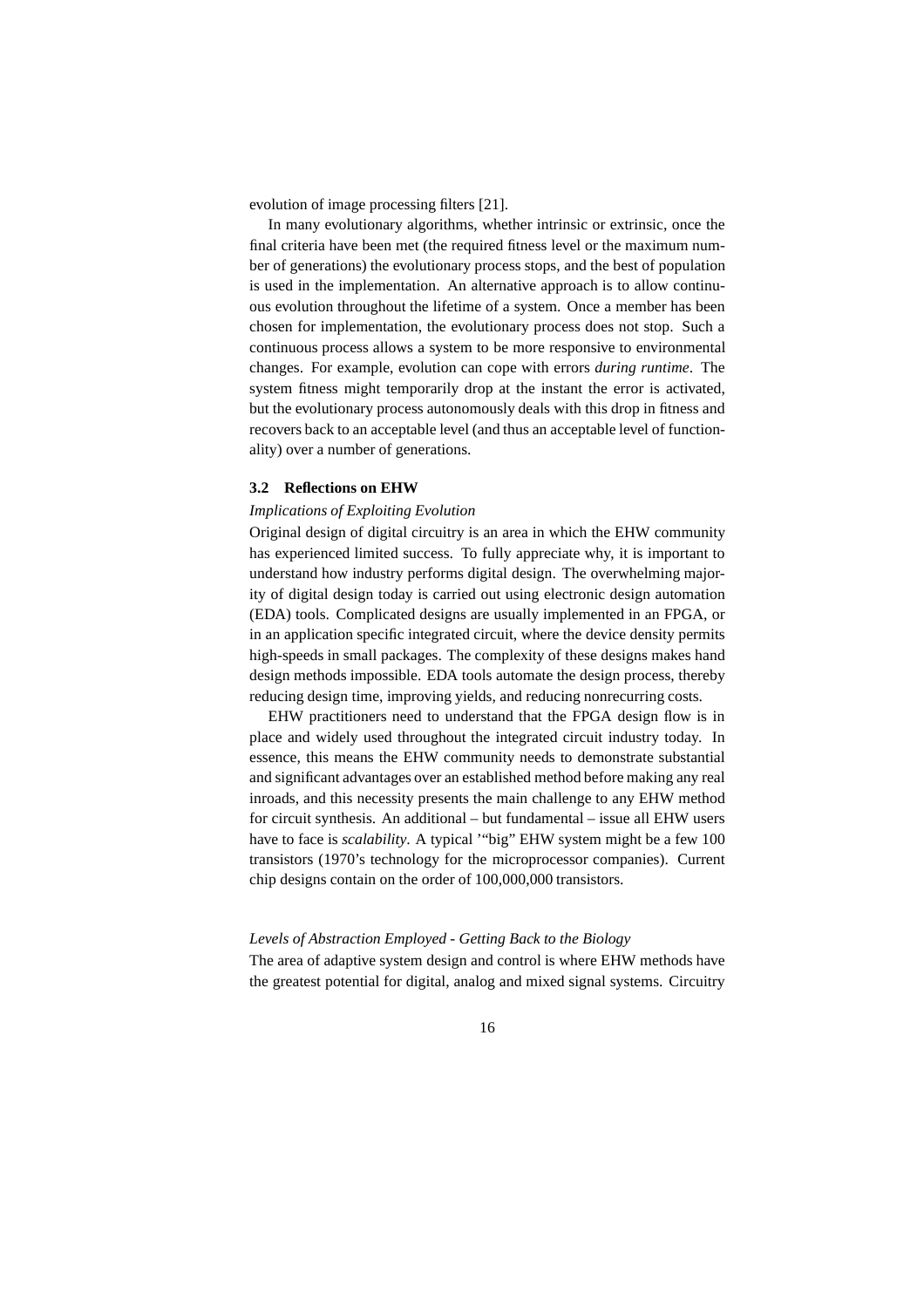can be adapted, i.e., reconfigured, to take on new roles, or for fault recovery. Consequently, the focus should be on *adaptation* for fault recovery operations.

Circuits are adapted *in-situ*. What makes this environment particularly problematic is the fact that the user almost never has complete knowledge about why the original circuitry failed. Obviously, faults can degrade a circuit's performance, but so can any change in the operational environment. Regardless of the cause of a fault, reconfiguration done *in-situ* is especially challenging for two reasons: (1) faults can be hard to detect and isolate, and (2) the reconfiguration function may itself be compromised by the fault. However biological systems seem to operate, for the majority of their time, continually faced by all of these issues (and more besides).

At the present time, a significant portion of EHW-based fault recovery investigations rely on simulations and usually fairly simplistic models of biological evolution. As with many evolutionary-type systems, genotype to phenotype mappings tend to be rather simplified, usually one-to-one. As mentioned previously, developmental processes are seldom considered (although, as we have already pointed out, this can lead to its own issues). Investigations are needed to develop intrinsic evolutionary methods for autonomous systems with limited resources. This should also include recovery techniques. Like biological systems, these evolutionary methods should not stop when one good solution is found. We need to consider how we can incorporate biological *open-ended* evolution into our systems.

More work needs to be done on developing EAs that can intrinsically evolve circuit configurations with *imprecisely*-defined performance objectives (imprecise in the sense that one does not know in advance what level of performance can be achieved). Evolving benign configurations, where further damage is contained and controlled, is also of interest. Again, more accurate models of the equivalent biological processes need to be considered for the eventual benefit of our hardware systems.

Studies are needed to determine how effective EHW-based recovery methods are when the computing resources they run on are degraded by environmental conditions. Can we somehow use homeostasis-type ideas to make our systems adapt intelligently – to ensure critical functions are kept operational – at the expense of other, less critical, functions - for example, the immuneendocrine-neural system (section 2.4)? Many fault recovery scenarios involve injecting *arbitrary* faults into an operating circuit, e.g., a randomly chosen switch in a circuit is forced open. It is not clear if such a fault is likely to occur in isolation or whether it results from some other fault. This ambiguity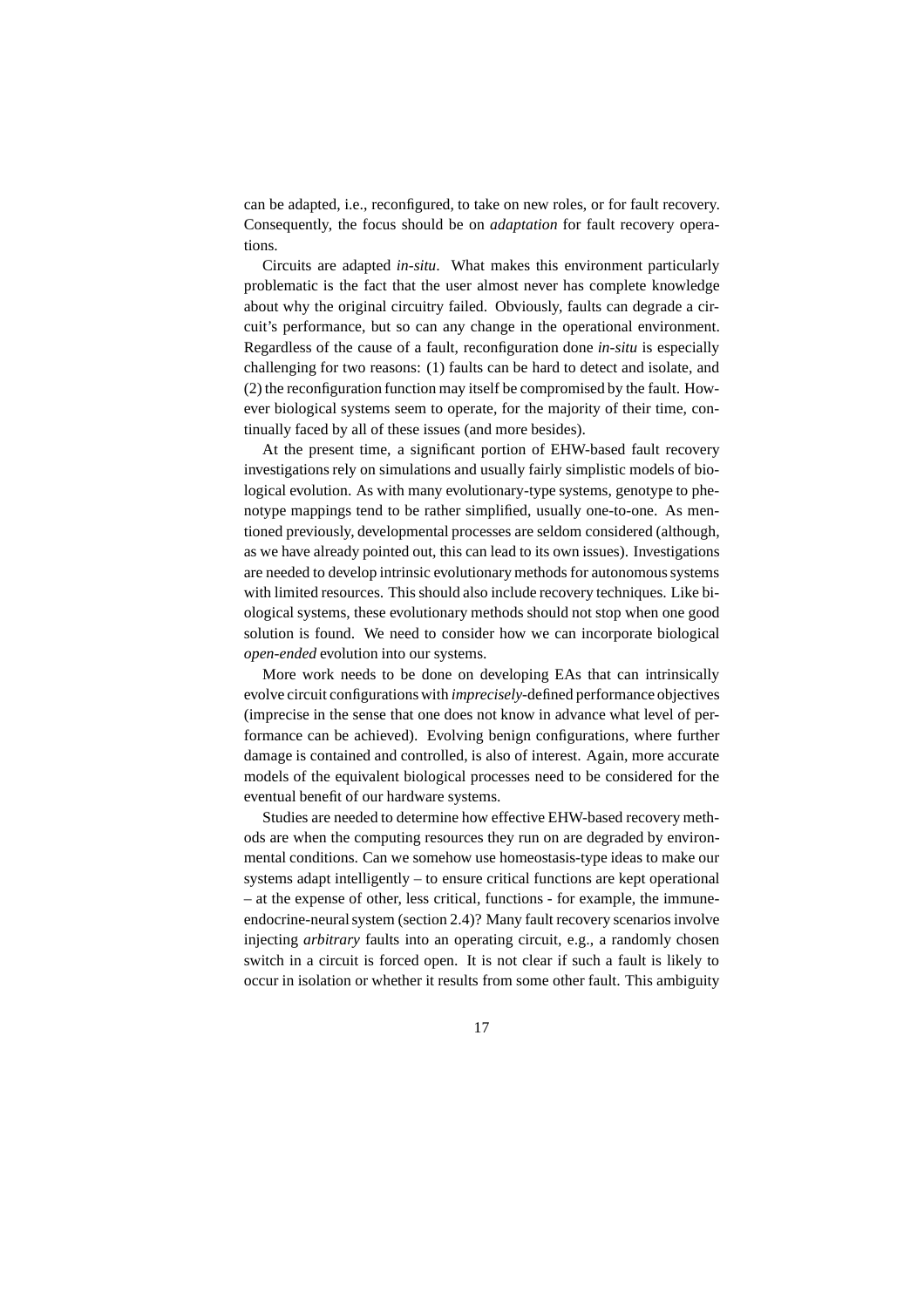leads to the development of recovery methods that may have limited usefulness. A major issue with all fault-tolerant systems is error detection. This is mostly ignored in EHW systems. Artificial Immune Systems should have a role to play here and more should be made of the combination of *multiple* bio-inspired ideas, as we have already discussed in section 2.4

# **4 AT THE INTERFACE OF BIOLOGY AND COMPUTING**

Biological systems such as individual cells are capable of performing amazingly intricate and sophisticated information processing tasks, including pattern recognition and distributed memory storage (previously described in the context of the immune system), pattern *formation* [19], distributed communication [13] and adaptive control [105].

As we have already seen, descriptions of cellular systems may be usefully abstracted and applied to the solution of human-defined computational problems. In particular, studies of bacterial attraction and movement have been successfully applied to (among other problems) the training of artificial neural networks [27] and the design of aircraft aerofoils [82]. In addition, actual living cells have also been directly *engineered* to perform simple computational tasks. In 1999, Weiss *et al*. [131] described a technique for mapping digital logic circuits onto genetic regulatory networks such that the resulting chemical activity within the cell corresponded to the computations specified by the desired digital circuit. There was a burst of activity in 2000, when two papers appeared in the same issue of *Nature*, both being seminal contributions to the field. In [29], Elowitz and Leibler described the construction of an oscillator network that caused a culture of *E.coli* to periodically glow by expressing a fluorescent protein. Crucially, the period of oscillation was slower than the cell division cycle, indicating that the state of the oscillator was transmitted from generation to generation. In [36], Gardner *et al.* implemented a genetic toggle switch in *E.coli*, the switch being flipped from one stable state to another by either chemical or heat induction. These "single cell" experiments demonstrated the feasibility of implementing artificial logical operations using genetic modification. In [97], Savageau addresses the issue of finding general design principles among microbial genetic circuits, citing several examples. Several more examples of successful work on cellular computing may be found in [5].

It is clear, therefore, that working at the interface of cellular biology and engineering/computer science can generate tangible benefits in terms of "real world" applications. However, these applications do not bring us any closer to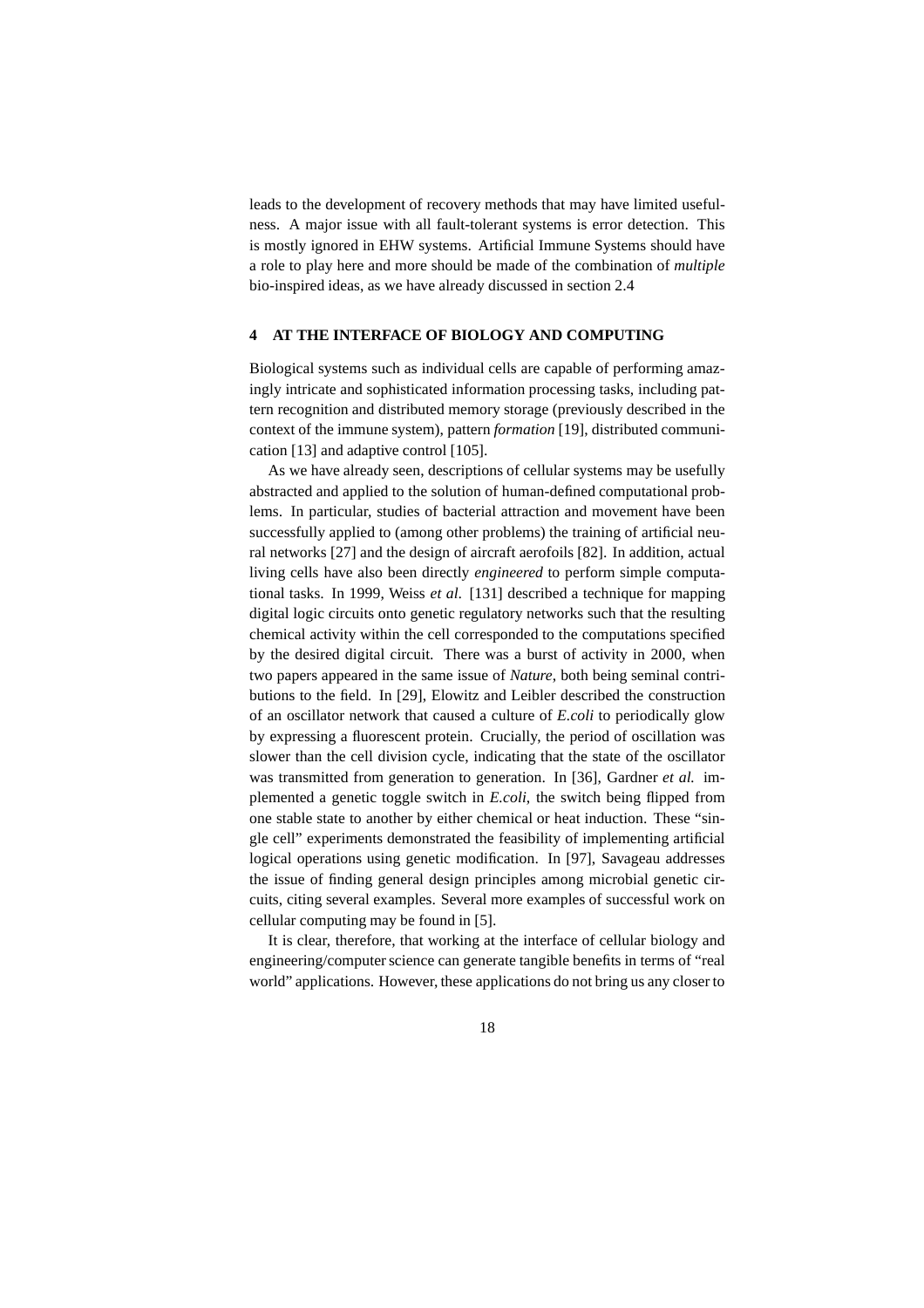a real break-through in terms of a completely novel computational paradigm. Moreover, with very few exceptions, it is rarely the case that such studies add anything to our overall understanding of the underlying biological system. Here, we argue that the development of novel biological algorithms should be, at least in part, motivated by a desire for longer-term insights, and not just short-term applications. Given the work presented so far in sections 2.1 and 2.3, there seems to be clear evidence that no matter how appealing creating applications can be, there are some inherent difficulties in adopting biologically inspired approaches, and it may be possible to try and circumvent some of these, through a more rigorous and in-depth investigations.

In the following section, we further strengthen the main overall argument of this article – that simple abstractions, whilst useful, are limited, and that one needs to consider in detail the underlying biology if such work is to have long-term general significance. We support our argument by reviewing recent work on *natural genetic engineering*. This relatively novel – and still controversial – view of evolution, proposed mainly by Jim Shapiro, centres on the ability of individual cells to restructure their own genomic information in response to reproductive pressures. A deeper understanding of the fundamental underlying processes will benefit not only biologists attempting to gain new insights into evolution, but computer scientists and engineers seeking to use nature as the inspiration for robust and adaptable hard/software systems. Crucially, though, this investigation poses twin challenges to both biologists and computer scientists, and neither community will succeed in isolation. However, the anticipated benefits are wide-ranging and profound. As Shapiro himself argues: "These challenges should be high on the research agenda for the  $21^{st}$  Century. It is likely that meeting them will lead us to new computing paradigms of great creative power, like evolution itself" [100].

#### **5 NATURAL GENETIC ENGINEERING**

Only relatively recently has the view of the genome changed from that of a collection of relatively independent genetic units, to that of a *system*, made up of an organised collection of interacting and interdependent modules [99]. The coding regions of genes provide the templates for proteins, which are generated when the gene is *expressed*, and these proteins can themselves affect the expression of other genes [61]. Shapiro argues that the genome has a precise architecture encoded by the distribution of various non-coding repetitive DNA sequences (often erroneously referred to as "junk DNA"). As this system-level architecture governs the "day to day" functioning of the cell, it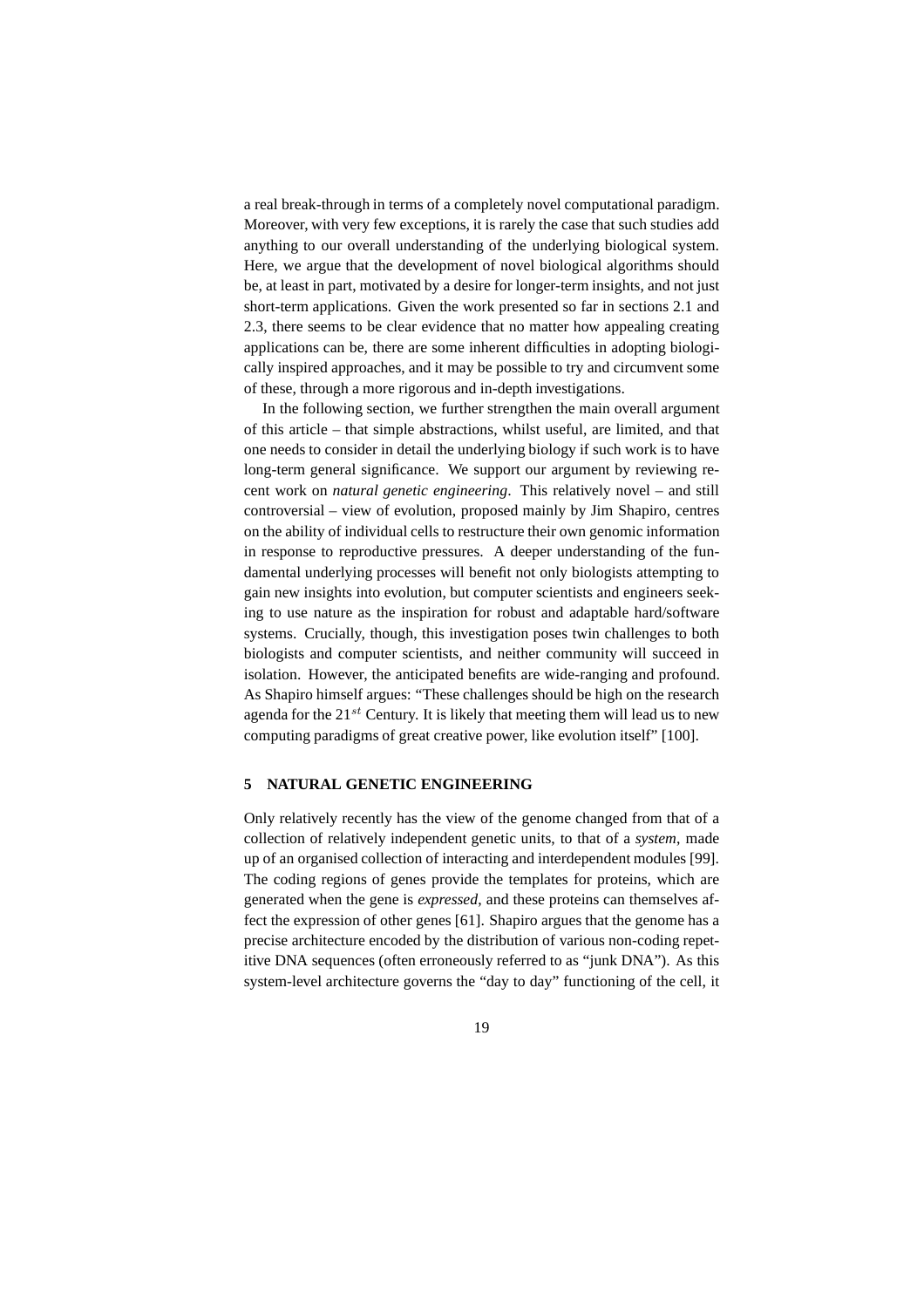follows that alterations to this structure may well be much more significant in terms of evolution than modifications to individual proteins [99]. By "cutting and splicing" their own DNA, organisms may therefore reorganise both their repetitive and their coding sequences to generate new functional genomic systems. *Natural genetic engineering* (NGE) [98, 100] is the term given to this ability or capacity of organisms to modify or reorganise their own genome in response to certain pressures. As we have seen in Section 2.1, the shuffling of interdependent program modules is a very effective computational strategy when combined with some sort of selection pressure. This reorganisation may occur at different time-scales, and for a multitude of reasons. For example, it is clear that NGE occurs, at an intermediate time-scale, in the immune system [100]. Here, NGE progresses over the course of multicellular development, with cellular differentiation providing the system "clock". The notion of timescales, and the variety of them in the immune system, would seem to have been missed by the vast majority of AIS to date.

The problem of encoding an *extremely* large array of response molecules given a finite coding sequence region appears to have been solved by immune system lymphocytes utilising NGE. Here, sequences of controlled DNA rearrangements generate novel protein-coding regions that are used to generate new antigen-binding molecules. Moreover, a "real time" positive feedback loop amplifies the cells that have succeeded in generating molecules with a sufficient "fit" to the antigen, and then these cells undergo a further process of DNA "tweaking" to further increase specificity. This gives lymphocytes an extraordinary degree of responsiveness; they have evolved to *themselves* evolve rapid and specific adaptations [99, 100].

It is clear that NGE also occurs at a much more rapid time-scale than that of lymphocyte differentiation. Many organisms are capable of extremely rapid genomic rearrangement, perhaps the most striking example being that of the *ciliates*.

# **5.1 NGE in ciliates**

*Ciliate* is a term applied to any member of a group of around 10,000 different types of single-celled organism that are characterized by two features: the possession of hair-like *cilia* for movement, and the presence of two kinds of *nuclei* instead of the usual one. One nucleus (the *micronucleus*) is used for sexual exchange of DNA, and the other (the *macronucleus*) is responsible for cell growth and proliferation. Crucially, the DNA in the micronucleus contains an "encoded" description of the DNA in the working macronucleus, which is decoded during development. This encoding "scrambles" fragments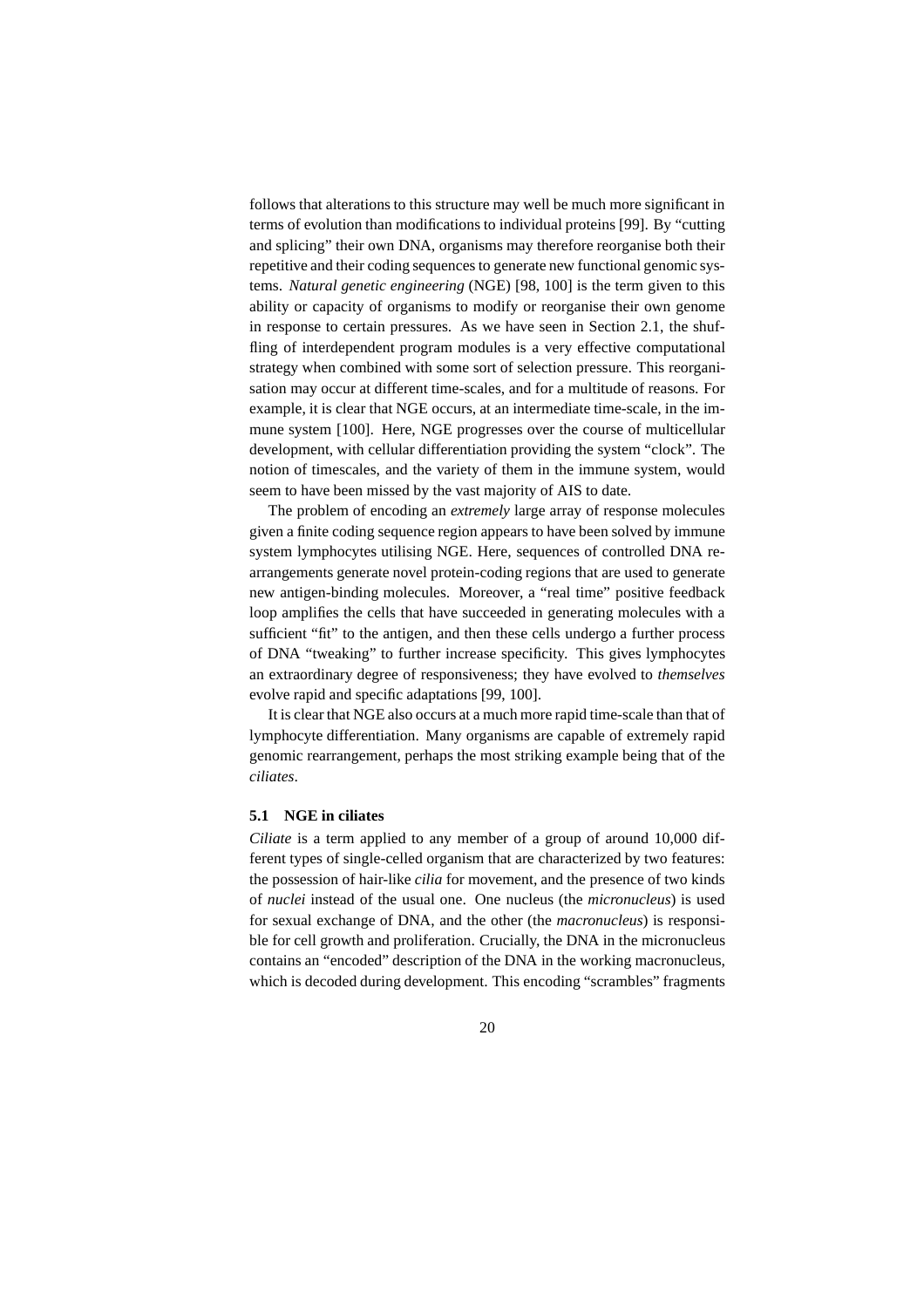of the functional genes in the macronucleus by both the permutation (and possible inversion) of partial *coding* sequences and the inclusion of non-coding sequences.

It is the macronucleus (that is, the "housekeeping" nucleus) that provides the RNA "blueprints" for the production of proteins. The micronucleus, on the other hand, is a dormant nucleus which is activated only during sexual reproduction, when at some point a micronucleus is converted into a macronucleus in a process known as *gene assembly*. During this process the micronuclear genome is converted into the macronuclear genome. This conversion reorganizes the genetic material in the micronucleus by removing noncoding sequences and placing coding sequences in their correct order. This "unscrambling" may be interpreted as a computational process.

The exact mechanism by which genes are unscrambled is not yet fully understood. We first describe experimental observations that have at least suggested possible mechanisms. We then describe a computational model of the process. We conclude this Section with a discussion of the computational and biological implications of this work.

## **5.2 Biological background**

The macronucleus consists of millions of short DNA molecules that result from the conversion of the micronuclear DNA molecules. With few exceptions, each macronuclear molecule corresponds to an individual gene, varying in size between 400 b.p. (*base pairs*) and 15,000 b.p. (the average size is 2000 b.p.). The fragments of macronuclear DNA form a very small proportion of the micronucleus, as up to 98% of micronuclear DNA is noncoding, including intergenic "spacers" (that is, only  $\sim 2\%$  of the micronucleus is coding DNA), and all noncoding DNA is excised during gene assembly.

## *IESs and MDSs*

The process of decoding *individual* gene structures is therefore what interests us here. In the simplest case, micronuclear versions of macronuclear genes contain many short, noncoding sequences called *internal eliminated sequences*, or IESs. These are short sequences which, as their name suggests, are removed from genes and destroyed during gene assembly. They separate the micronuclear version of a gene into *macronuclear destined sequences*, or MDSs (Fig. 1a). When IESs are removed, the MDSs making up a gene are "glued" together to form the functional macronuclear sequence. In the simplest case, IESs are bordered on either side by pairs of identical repeat sequences (pointers) in the ends of the adjacent MDSs (Fig. 1b).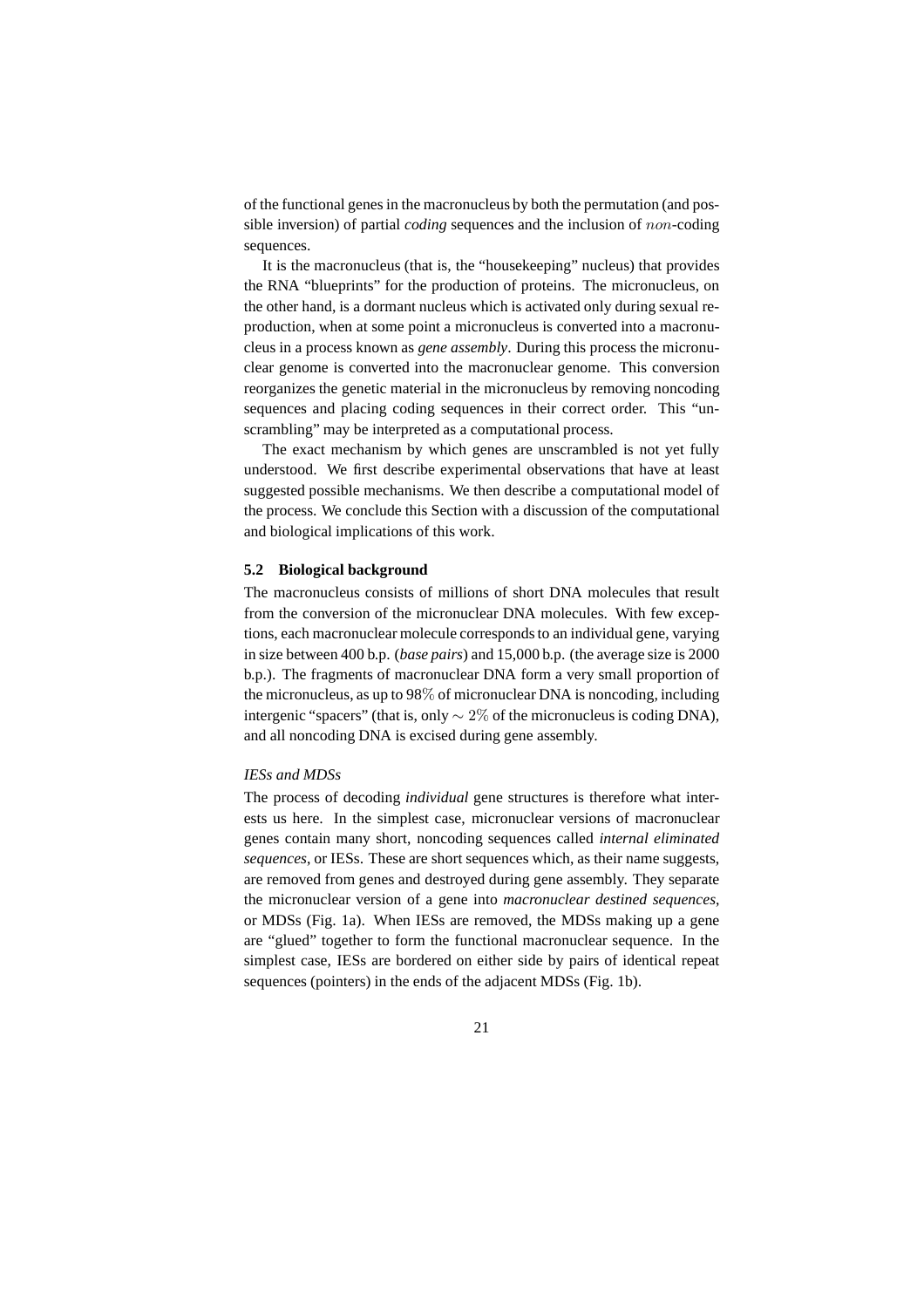

FIGURE 1 (a) Schematic representation of interruption of MDSs by IESs. (b) Repeat sequences in MDSs flanking an IES (the outgoing repeat sequence of MDS1 is equal to the incoming repeat sequence of MDS2)

## *Scrambled Genes*

In some organisms, the gene assembly problem is complicated by the "scrambling" of MDSs within a particular gene. In this situation, the correct arrangement of MDSs in a macronuclear gene is present in a permuted form in the micronuclear DNA. For example, the actin I gene in *Oxytricha nova* is made up of 9 MDSs and 8 IESs, the MDSs being present in the micronucleus in the order 3–4–6–5–7–9–2–1–8, with MDS2 being inverted [95]. During the development of the macronucleus, the MDSs making up this gene are rearranged into the correct order at the *same* time as IES excision. Scrambling is often *further* complicated by the fact that some MDSs may be *inverted* (a 180◦ point rotation).

## **5.3 Fundamental Questions**

Ciliates are remarkably successful organisms. The range of DNA manipulation and reorganization operations they perform has clearly been acquired during billions of years of evolution. However, some fundamental questions remain: what are the underlying molecular mechanisms of gene reconstruction and how did they evolve, and how do ciliates "know" which sequences to remove and which to keep?

Concerning the first question, Prescott proposes [92] that the "compression" of a working nucleus from a larger predecessor is part of a strategy to produce a "streamlined" nucleus in which "every sequence counts" (i.e., useless DNA is not present). This efficiency may be further enhanced by the dispersal of genes into individual molecules, rather than having them being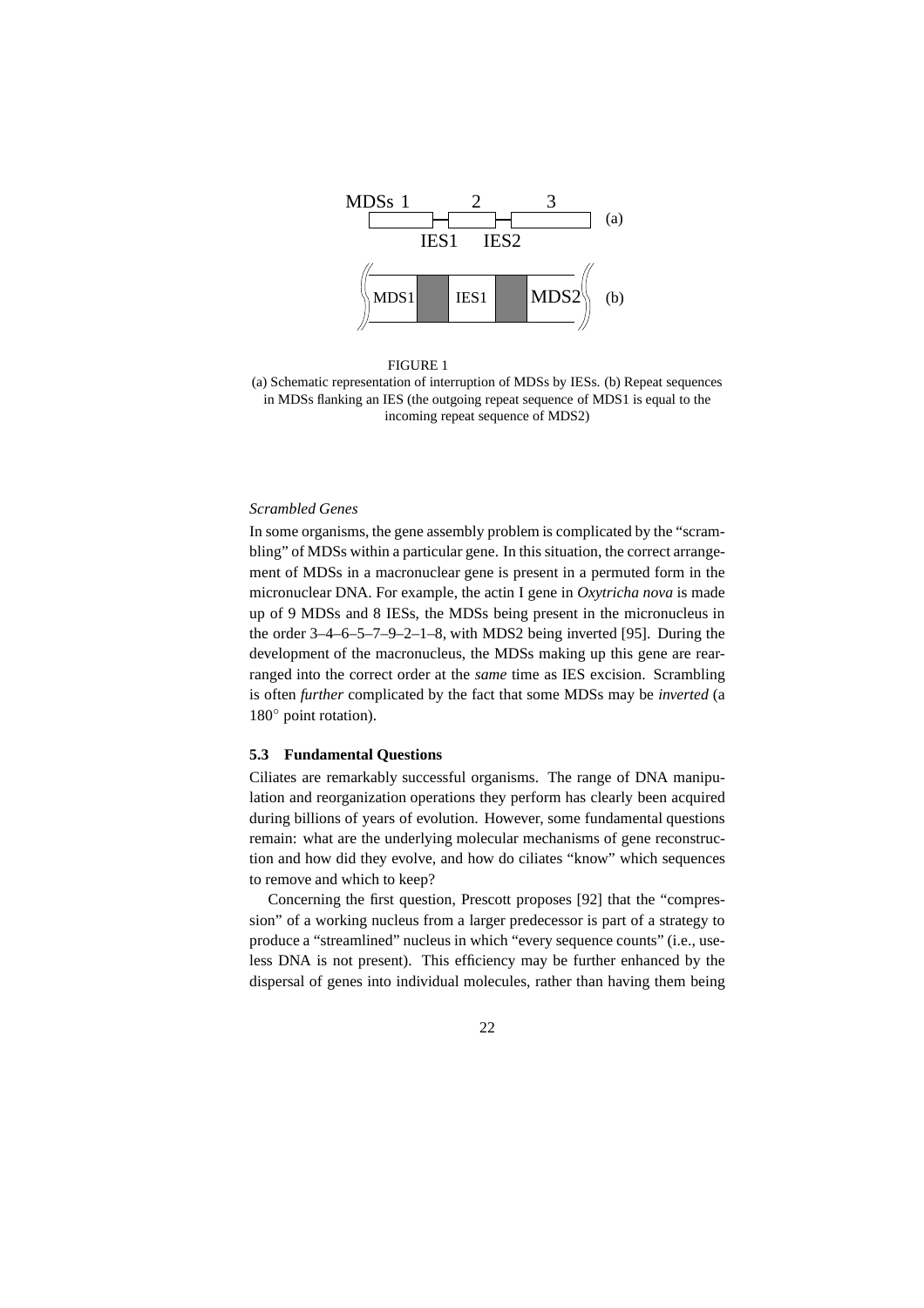

Excision

joined into chromosomes. However, so far we still know very little about the details and evolutionary origins of this intricate underlying molecular "machinery."

We may, perhaps, have more success in attempting to answer the second question: how are genes successfully reassembled from an encoded version? In the rest of this section we address this question from a computational perspective, and describe a computational model of the rearrangement process.

The model proposed by Prescott, Ehrenfeucht and Rozenberg (see, for example, [94]), is based on three intramolecular operations (that is, a single molecule folds on itself and swaps part of its sequence through recombination). The actual mechanics of cutting and splicing the DNA sequences are still not understood, but ciliates clearly contain the enzymatics tools (e.g., nucleases, ligases, etc.) needed to perform these tasks.

The first operation is the simplest, and is referred to as *loop, direct-repeat excision*. This operation deals with the situation depicted in Fig. 2, where two MDSs  $(x \text{ and } z)$  in the correct (i.e., unscrambled) order are separated by an IES,  $y$ .

The operation proceeds as follows. The strand is folded into a loop with the two identical pointers aligned (Fig. 2a), and then staggered cuts are made (Fig. 2b). The pointers connecting the MDSs then join them together, while the IES self-anneals to yield a circular molecule (Fig. 2c).

The second operation is known as *hairpin, inverted repeat excision*, and is used in the situation where a pointer has two occurrences, one of which is inverted. The molecule folds into a hairpin structure (Fig. 3a) with the pointer and its inversion aligned, cuts are made (Fig. 3b) and the inverted sequence is reinserted (Fig. 3c), yielding a single molecule.

The third and final operation is *double-loop, alternating direct repeat exci-*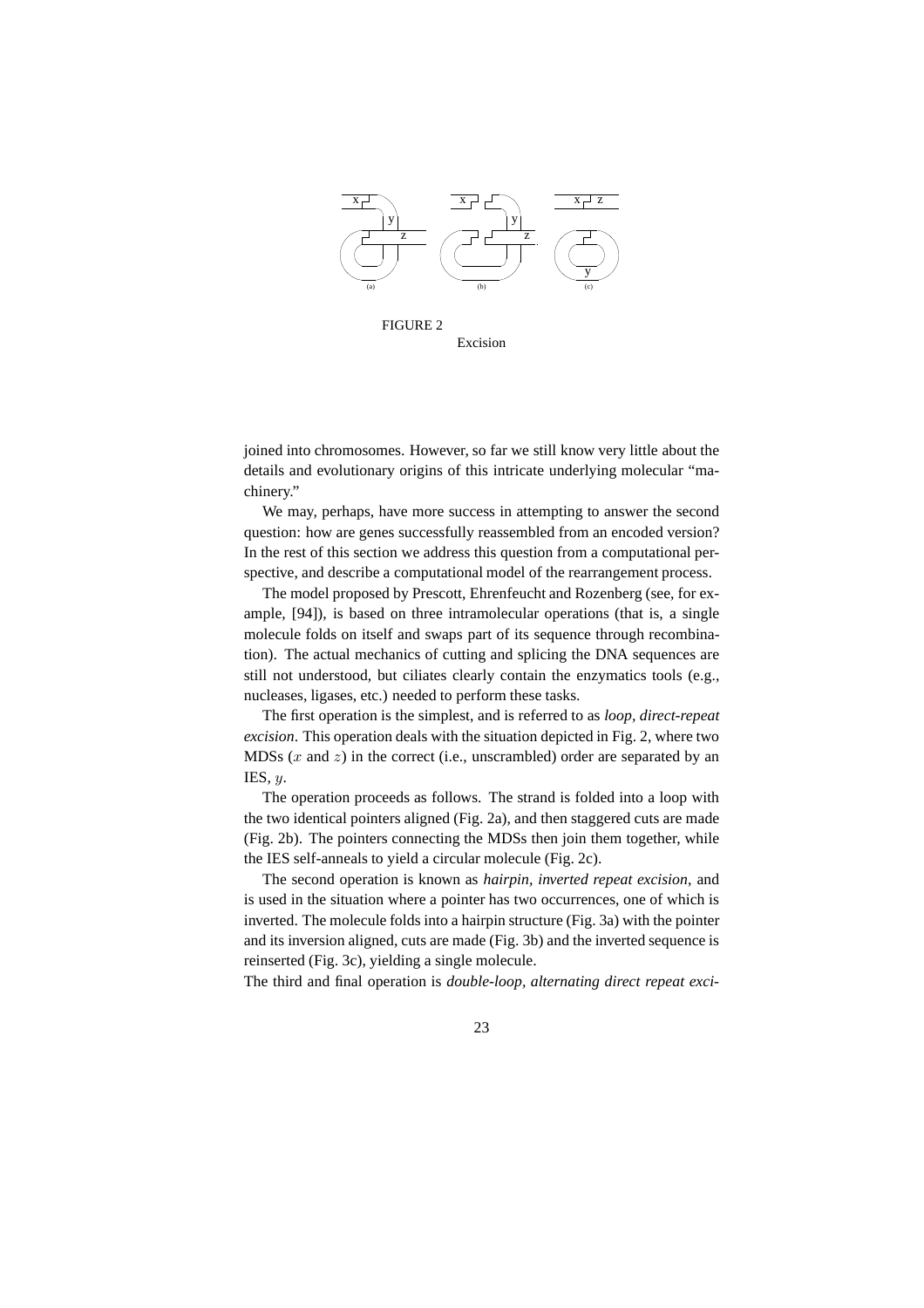

*sion/reinsertion*. This operation is applicable in situations where two repeats of two pointers have interleaving occurrences on the same strand. The double loop folding is made such that the two pairs of identical pointer occurrences are aligned (Fig. 4a), cuts are made (Fig. 4b) and the recombination takes place, yielding the molecule from Fig. 4c.

The model has been successfully applied to all known experimental data on the assembly of real genes, including the actin I gene of *Urostyla grandis* and *Engelmanniella mobilis*, the gene encoding  $\alpha$  telomere binding protein in several stichotrich species, and assembly of the gene encoding DNA polymerase  $\alpha$  in *Sterkiella nova*. Descriptions of these applications are presented in [93]. From the perspective of the current article, the key aspect of this work is that the problem first originated in the study of a biological system. By expressing the operation of NGE in ciliates in terms of an abstract (but biologically plausible) topological operations, mathematicians were able to produce a computational model of the process that appears to account for every decrypted ciliate gene that has been observed to date. The feedback cycle is then complete when this abstract model is studied as a novel computational paradigm *in its own right* [28]. Biology and computer science are therefore inextricably tied together, as neither the computational model nor the descriptions it offers would be possible without tight interaction between the two disciplines.

# **6 CONCLUSIONS**

The overriding message of this paper is that we feel that the bio-inspired computing in general, has reached an impasse. Through exploring two paradigms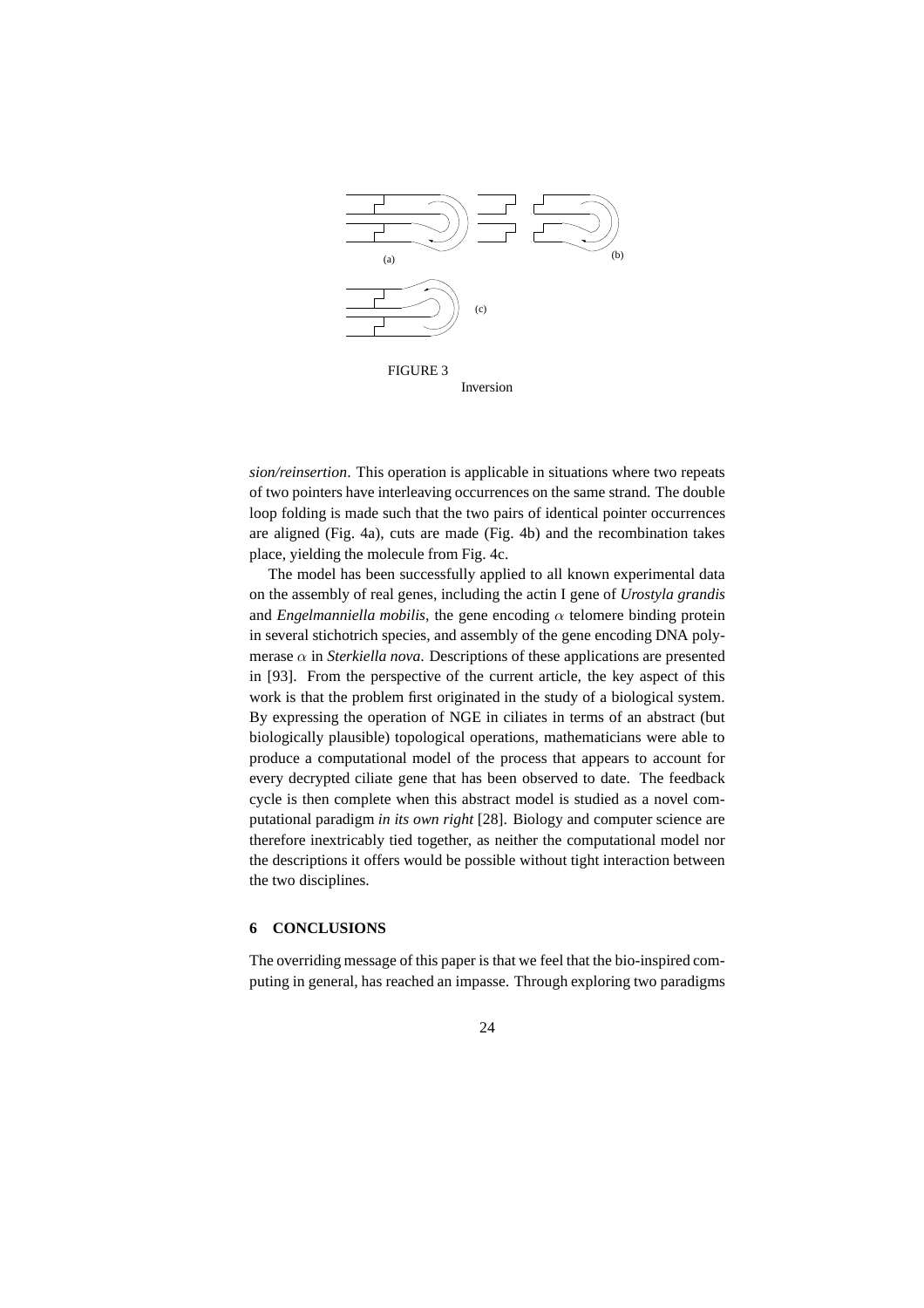

FIGURE 4 Excision/inversion

(Genetic Programming and Artificial Immune Systems), we have seen that, whilst some significant inroads have been made in the development of systems that in some way, mimic their natural counterpart, there still remains a wide gulf between that the artificial systems can do, compared with the natural systems. In both cases, we explored the limitations of each approach (a common theme being one of scaling), and concluded that it may be necessary, maybe essential, for each of those paradigms to revisit their biological roots, and take a look from whence they came. We then considered the areas of evolvable and evolved hardware systems. These systems, make use of techniques such as GP and AIS to evolve designs and configurations that can be placed into hardware systems, thus bringing benefits such as speed up and so on. We can conclude from this discussion that whilst it may seem appealing to place solutions into hardware (and in some cases necessary), again we meet the same problem as before, that of scale. Finally, we reviewed the area of Natural Genetic Engineering. Here, we showed how close interaction between biologists and computer scientists has generated a useful model of natural genetic engineering. This incredibly powerful framework for genomic rearrangement is one possible explanation of how organisms might "confront the issue of encoding infinity" [58]. We would say that the other areas of bioinspired computing may take a lesson from the natural genetic engineering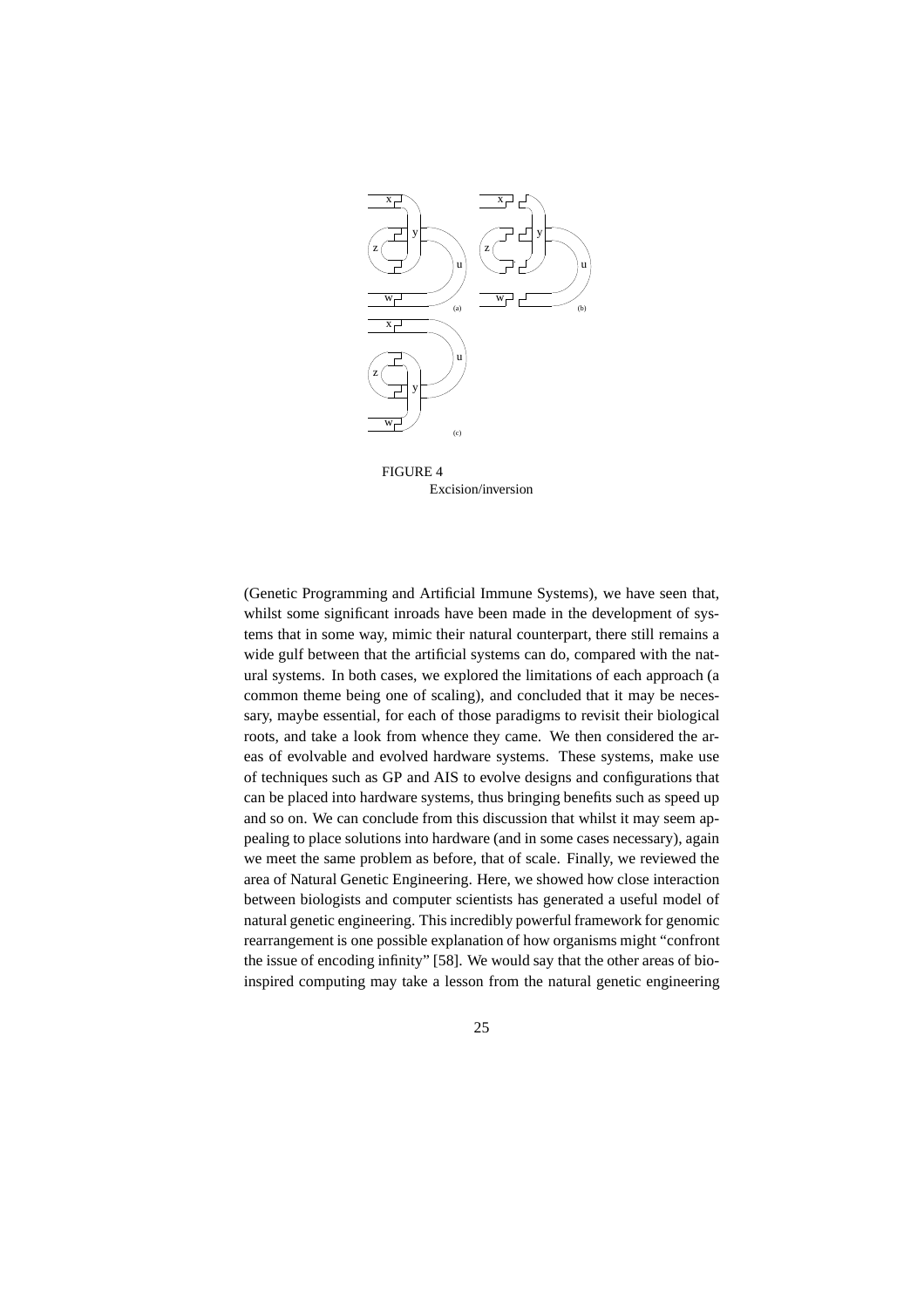community, and allow us to move forward to create the *second generation* of biocomputing systems.

## **REFERENCES**

- [1] http://www.cs.ucl.ac.uk/staff/W.Langdon/harrogate/BICS Workshop Report.htm.
- [2] http://www.sigevo.org/.
- [3] http://www.dangertheory.com.
- [4] Lee Altenberg. (1994). Emergent phenomena in genetic programming. In Anthony V. Sebald and Lawrence J. Fogel, editors, *Evolutionary Programming — Proceedings of the Third Annual Conference*, pages 233–241, San Diego, CA, USA. World Scientific Publishing.
- [5] Martyn Amos, editor. (2004). *Cellular Computing*. Series in Systems Biology. Oxford University Press, USA.
- [6] Peter John Angeline. (1994). Genetic programming and emergent intelligence. In Kenneth E. Kinnear, Jr., editor, *Advances in Genetic Programming*, pages 75–98. MIT Press.
- [7] Modupe Ayara. (2005). *An immune inspired solution for adaptable error detection in embedded systems*. PhD thesis, University of Kent, Canterbury, Kent. UK.
- [8] C.W.G.Lasarczykand W. Banzhaf. (2005). An algorithmic chemistry for genetic programming. In M. Keijzer, A. Tettamanzi, P. Collet, M. Tomassini, and J. van Hemert, editors, *Proc. 8th Europ. Conference on Genetic Programming, Lausanne, Switzerland, April 2005*, pages 1 – 12, Berlin. Springer Verlag.
- [9] W. Banzhaf, P. Nordin, R. Keller, and F. Francone. (1998). *Genetic Programming An Introduction*. Morgan Kaufmann, San Francisco, CA.
- [10] Wolfgang Banzhaf. (1993). Genetic programming for pedestrians. In Stephanie Forrest, editor, *Proceedings of the 5th International Conference on Genetic Algorithms, ICGA-93*, page 628, San Francisco, USA. Morgan Kaufmann.
- [11] Wolfgang Banzhaf. (2004). Artificial regulatory networks and genetic programming. In R. Riolo and B. Worzel, editors, *Genetic Programming - Theory and Applications*, pages 43 – 61. Kluwer Academic, Boston, MA, USA.
- [12] Wolfgang Banzhaf and Julian Miller. (2004). The challenge of complexity. In A. Menon, editor, *Frontiers in Evolutionary Computation*, pages 243–260. Kluwer Academic, Boston, MA, USA.
- [13] E. Ben-Jacob, I. Becker, Y. Shapira, and H. Levine. (2004). Bacterial linguistic communication and social intelligence. *Trends in Microbiology*, 12(8):366–372.
- [14] P. Bentley, J. Greensmith, and S. Ujin. (2005). Two ways to grow artificial tissue. In C. Jacob, M. Pilat, P. Bentley, and J. Timmis, editors, *Proceedings of the 4th International Conference on Artificial Immune Systems*, volume 3627 of *LNCS*, pages 139–152. Springer.
- [15] Peter J. Bentley. (2004). Fractal proteins. *Genetic Programming and Evolvable Machines*, 5:71–101.
- [16] H. Bersini. (1991). Immune network and adaptive control. In *Proceedings of the 1st European Conference on Artificial Life (ECAL)*, pages 217–226. MIT Press.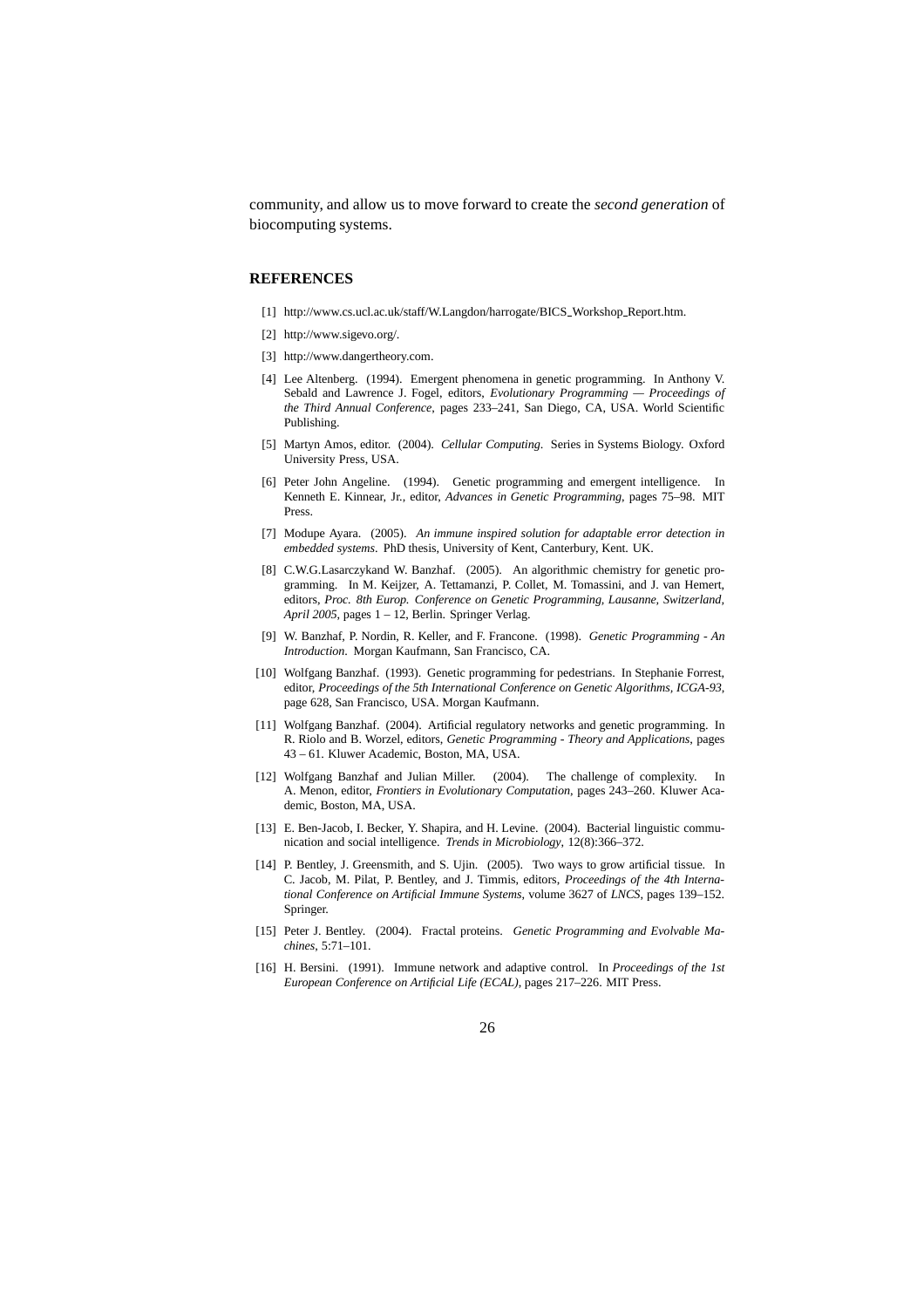- [17] H. Bersini. (1992). Reinforcement and recruitment learning for adaptive process control. In *Proc. Int. Fuzzy Association Conference (IFAC/IFIP/IMACS) on Artificial Intelligence in Real Time Control*, pages 331–337.
- [18] H Bersini and F Varela. (1994). *The Immune Learning Mechansims: Recruitment, Reinforcement and their Applications*. Chapman Hall.
- [19] Elena O. Budrene and Howard C. Berg. (1991). Complex patterns formed by motile cells of *Escherichia coli*. *Nature*, 349:630–633.
- [20] Liu BZ and Deng GM. (1991). An improved mathematical model of hormone secretion in the hypothalamo-pituitary-gonadal axis in man. *J Theor Biol*, 150:51–8.
- [21] X. Cai, S.L. Smith, and A.M. Tyrrell. (2005). Benefits of employing an implicit context representation on hardware geometry of cgp. In *Proceedings of International Conference on Evolvable Systems*, volume 3637 of *LNCS*, pages 143–154.
- [22] R. O. Canham and A. M. Tyrrell. (September 2002). A multilayered immune system for hardware fault tolerance within an embryonic array. In Jonathan Timmis and Peter J. Bentley, editors, *Proceedings of the 1st International Conference on Artificial Immune Systems ICARIS*, pages 3–11, University of Kent at Canterbury. University of Kent at Canterbury Printing Unit.
- [23] L De Castro and F Von Zuben. (2000). The clonal selection algorithm with engineering applications. In *Proc. GECCO 2000 Workshop on Artificial Immune Systems*, pages 36–37. Morgan Kaufmann.
- [24] D Cooke and J Hunt. (1995). Recognising Promoter Sequences using an Artificial Immune Systems. In *Proceedings of Intelligent Systems in Molecular Biology*, pages 89–97. AAAI Press.
- [25] D. Dasgupta, editor. (1999). *Artificial Immune Systems and their Applications*. Springer.
- [26] L. N. de Castro and J. Timmis. (2002). *Artificial Immune Systems: A New Computational Intelligence Approach*. Springer.
- [27] A. Delgado. (2000). Control of nonlinear systems using a self-organizing neural network. *Neural Computing and Applications*, 9:113–123.
- [28] A. Ehrenfeucht, T. Harju, I. Petre, D.M. Prescott, and G. Rozenberg. (2004). *Computation in Living Cells: Gene Assembly in Ciliates*. Springer.
- [29] M. Elowitz and S. Leibler. (January 2000). A synthetic oscillatory network of transcriptional regulators. *Nature*, 403:335–338.
- [30] J. D. Farmer, N. H. Packard, and Perelson A. S. (1986). The immune system, adaptation, and machine learning. *Physica D*, 22:187–204.
- [31] D.B. Fogel. (1995). *Evolutionary Computation: Toward a New Philosophy of Machine Intelligence*. IEEE Press.
- [32] L.J. Fogel, A.J. Owens, and M.J. Walsh. (1966). *Artificial Intelligenz through Simulated Evolution*. Wiley, New York.
- [33] S Forrest, S Hofmeyr, and A Somayaji. (1997). Computer Immunology. *Communications of the ACM*, 40(10):88–96.
- [34] S. Forrest, A. Perelson, L. Allen, and R. Cherukuri. (1994). Self–nonself discrimination in a computer. In *Proceedings of the IEEE Symposium on Research Security and Privacy*, pages 202–212.
- [35] S Forrest, A Perelson, L Allen, and R Cherukuri. (1994). Self-Nonself Discrimination in a Computer. In *Proc. of the IEEE Symposium on Research in Security and Privacy*, pages 202–212.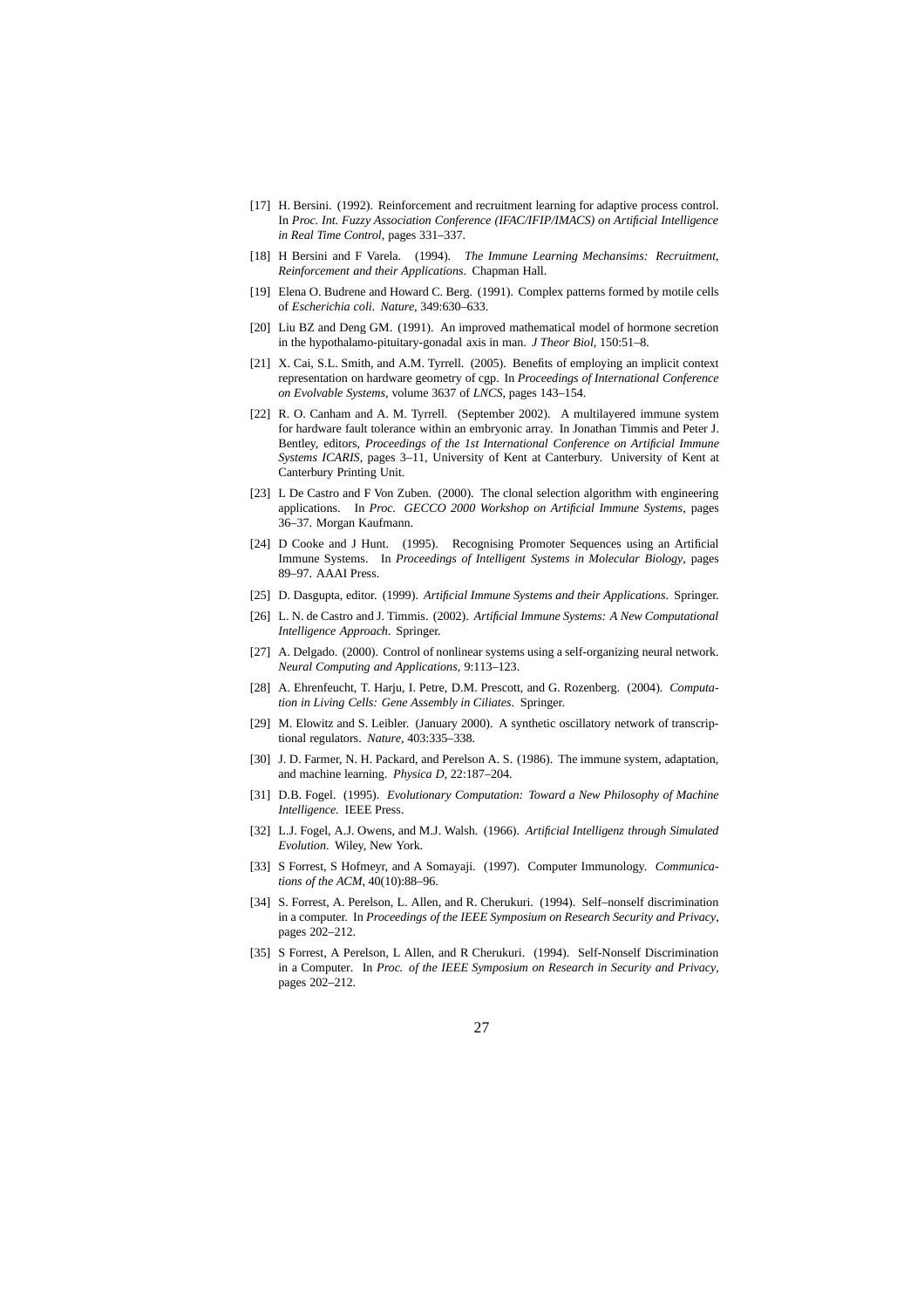- [36] T. Gardner, R. Cantor, and J. Collins. (January 2000). Construction of a genetic toggle switch in *Escherichia coli*. *Nature*, 403:339–342.
- [37] S. Garrett. (2005). How do we evaluate artificial immune systems? *Evolutionary Computation*, 13(2):145–177.
- [38] S. M. Garrett. (2003). A paratope is not an epitope: Implications for clonal selection and immune networks. In *Proceedings of the 2nd International Conference on Artificial Immune Systems*, volume 2787.
- [39] F. A. Gonzalez and D Dasgupta. (2003). Anomaly detection using real-valued negative selection. *Genetic Programming and Evolvable Machines*, 4(4):383–403.
- [40] D. Goodman, L Boggess, and A Watkins. (2002). Artificial immune system classification of multiple-class problems. In *Proc. of Intelligent Engineering Systems*, pages 179–184. ASME.
- [41] D Goodman, L Boggess, and A Watkins. (2003). An investigation into the source of power for airs, an artificial immune classification system. In *Proc. of International Joint Conference on Neural Networks*, pages 1678–1683. IEEE.
- [42] J. Greensmith, U. Aickelin, and S. Cayzer. (2005). Introducing Dendritic Cells as a Novel Immune-Inspired Algorithm for Anomaly Detection. In C Jacob, M Pilat, P Bentley, and J Timmis, editors, *Proceedings of the 4th International Conference on Artificial Immune Systems*, volume 3627.
- [43] L. Gritz and J.K. Hahn. (1995). Genetic programming for articulated figure motion. *J. of Visualization and Computer Animation*.
- [44] Frederic Gruau. (17-21July 1993). Genetic synthesis of modular neural networks. In Stephanie Forrest, editor, *Proceedings of the 5th International Conference on Genetic Algorithms, ICGA-93*, pages 318–325, University of Illinois at Urbana-Champaign. Morgan Kaufmann.
- [45] P. Haddow and G. Tufte. (1999). Evolving a robot controller in hardware. In *Proc. of the Norwegian Computer Science Conference*, pages 141–150.
- [46] P. Haddow and G. Tufte. (2000). An evolvable hardware fpga for adaptive hardware. In *Proc. of the Congress on Evolutionary Computation*, pages 553–560.
- [47] James V Hansen. (2003). Genetic programming experiments with standard and homologous crossover methods. *Genetic Programming and Evolvable Machines*, 4:53–66.
- [48] E. Hart and J. Timmis. (2005). Application areas of ais: The past, the present and the future. In C. Jacob, M. Pilat, P. Bentley, and J. Timmis, editors, *Proceedings of the 4th International Conference on Artificial Immune Systems (ICARIS 2005), LNCS 3627*, volume 3627 of *LNCS*, pages 126–138. Springer.
- [49] Emma Hart and Peter Ross. (September 2002). Exploiting the analogy between immunology and sparse distributed memories: A system for clustering non-stationary data. In Jonathan Timmis and Peter J. Bentley, editors, *Proceedings of the 1st International Conference on Artificial Immune Systems ICARIS*, pages 49–58, University of Kent at Canterbury. University of Kent at Canterbury Printing Unit.
- [50] R. R. Hightower, S. A. Forrest, and A. S. Perelson. (1995). The evolution of emergent organization in immune system gene libraries. In L. J. Eshelman, editor, *Proc. 6th Int. Conf. Genetic Algorithms*, pages 344–350. Morgan Kaufmann.
- [51] T. Higuchi, E. Takahashi, Y. Kasai, T. Itatani, M. Iwata, H. Sakanashi, M. Murakawa, I. Kajitani, and H. Nosato. (2003). *Computational Intelligence: The Experts Speak*, chapter Evolvable Hardware and Its Applications, pages 191–205.
- [52] S Hofmeyr and S. Forrest. (2000). Architecture for an Artificial Immune System. *Evolutionary Computation*, 7(1):1289–1296.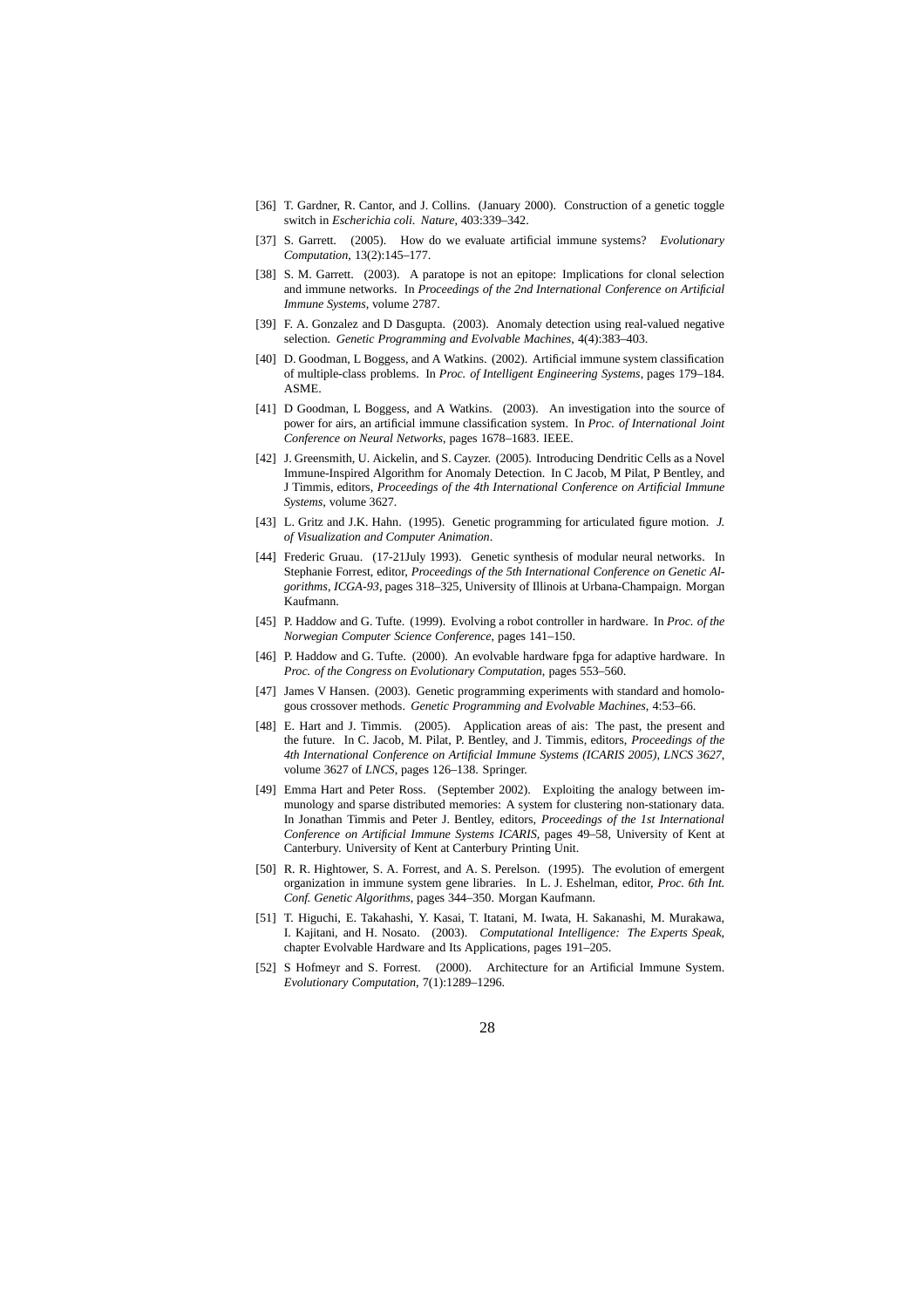- [53] J. Holland. (1975). *Adaptation in Natural and Artificial Systems*. University of Michigan Press, Ann Arbor, MI.
- [54] G. Hollingworth, S. Smith, and A.M. Tyrrell. (2000). Safe intrinsic evolution of virtex devices. In *Proc. of the 2nd NASA/DoD Workshop on Evolvable Hardwar*, pages 195– 202. IEEE Press.
- [55] Gregory S. Hornby and Jordan B. Pollack. (2002). Creating high-level components with a generative representation for body-brain evolution. *Artificial Life*, 8:223–246.
- [56] J Hunt and D Cooke. (1996). Learning using an artificial immune system. *Journal of Network and Computer Applications*, 19:189–212.
- [57] J Hunt, J. Timmis, D Cooke, M Neal, and C King. (1998). *Artificial Immune Systems and their Applications*, chapter JISYS: Development of an Artificial Immune System for Real World Applications, pages 157–186. Springer.
- [58] Information International Society for Complexity and Design, (February 2003). Transcript of discussion with J. Shapiro. http://www.iscid.org/james-shapiro-chat.php.
- [59] M. Iwata, I. Kajtani, Y. Liu, N. Kajhara, and T. Higuchi. (2001). Implementation of a gate-level evolvable hardware chip,. In *In Proc of the 4th International Conference on Evolvable Systems*, LNCS, pages 38–49.
- [60] C. Jacob, M. Pilat, P. Bentley, and J. Timmis, editors. (2005). *Proceedings of the 4th International Conference on Artificial Immune Systems (ICARIS 2005), LNCS 3627*. Springer.
- [61] F. Jacob and J. Monod. (1961). Genetic regulatory mechanisms in the synthesis of proteins. *Journal of Molecular Biology*, 3:318–356.
- [62] P. Kapranov and et al. (2002). Large-scale transcriptional activity in chromosomes 21 and 22. *Science*, 296:916–919.
- [63] D. Keymeulen, M. Iwata, Y. Kuniyoshi, and T. Higuchi. (1999). Online evolution for a self-adaptive robot navigation system using evolvable hardware. *Artificial Life*, 4:359– 393.
- [64] D. Keymeulen, K. Konaka, and M. Iwata. (1997). Robot learning using gate level evolvable hardware. In *Proc. of the 6th European Workshop on Learning Robots*.
- [65] J. Kim. (2002). *Integrating Artificial Immune Algorithms for Intrusion Detection*. PhD thesis, UCL, Department of Computer Science.
- [66] T. Knight and J. Timmis. (2001). AINE: An immunological approach to data mining. In *Proceedings of the 2001 IEEE International Conference on Data Mining*, pages 297–304. IEEE Press.
- [67] T. Knight and J. Timmis. (December 2003). A Multi-layerd Immune Inspired Machine Learning Algorithm. In A. Lotfi and M. Garibaldi, editors, *Applications and Science in Soft Computing*, pages 195–202. Springer.
- [68] J. Koza. (1992). *Genetic Programming*. MIT Press, Cambridge, MA.
- [69] John R. Koza, Martin A. Keane, Matthew J. Streeter, William Mydlowec, Jessen Yu, and Guido Lanza. (2003). *Genetic Programming IV: Routine Human-Competitive Machine Intelligence*. Kluwer Academic Publishers.
- [70] John R. Koza, Martin A. Keane, Jessen Yu, Forrest H Bennett III, and William Mydlowec. (2000). Automatic creation of human-competitive programs and controllers by means of genetic programming. *Genetic Programming and Evolvable Machines*, 1:121–164.
- [71] Renato A. Krohling, Yuchao Zhou, and Andy M. Tyrrell. (September 2002). Evolving fpga-based robot controllers using an evolutionary algorithm. In Jonathan Timmis and Peter J. Bentley, editors, *Proceedings of the 1st International Conference on Artificial Immune Systems ICARIS*, pages 41–46, University of Kent at Canterbury. University of Kent at Canterbury Printing Unit.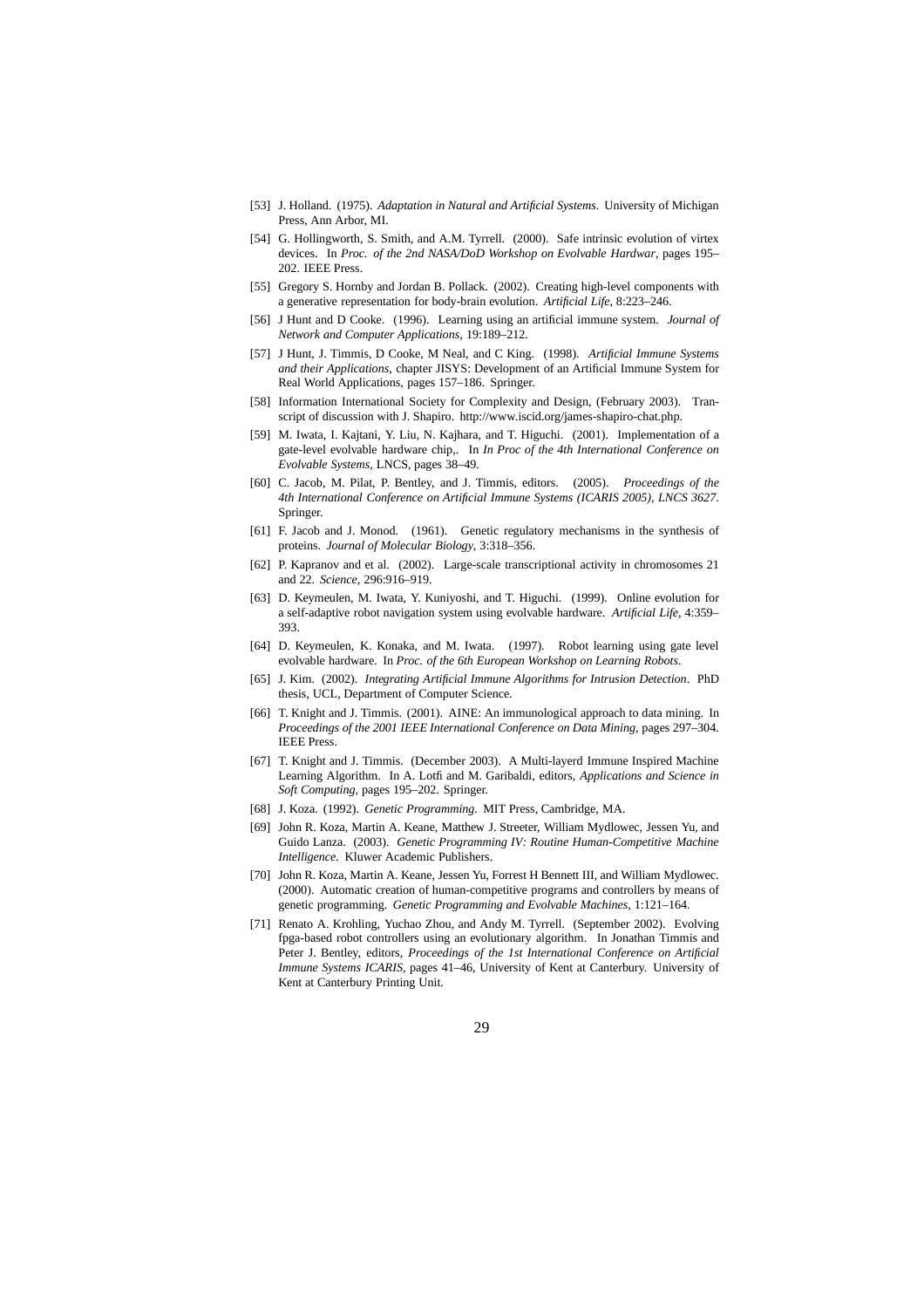- [72] W. B Langdon. (2000). Size fair and homologous tree crossovers for tree genetic programming. *Genetic Programming and Evolvable Machines*, 1:95–119.
- [73] William B. Langdon and Wolfgang Banzhaf. (2005). Repeated sequences in linear genetic programming genomes. *Complex sSstems*, 15.
- [74] P. Layzell. (1998). A new research tool for intrinsic hardware evolution. In *Proc. of the 2nd International Conference on Evolvable Systems*, pages 47–56.
- [75] JM Link and et al. (2005). Application of genetic programming to high-energy physics event selection. *Nuclear Instruments and Methods in Physics Research A*, 551:504–527.
- [76] Y. Liu, M. Iwata, T. Higuchi, and D. Keymeulen. (2000). An integrated on-line learning system for evolving programmable logic array controllers. In *Proc. Parallel problem Solving from Nature*, pages 589–598.
- [77] Jason Lohn, Gregory Hornby, and Derek Linden. (2004). Evolutionary antenna design for a NASA spacecraft. In Una-May O'Reilly, Tina Yu, Rick L. Riolo, and Bill Worzel, editors, *Genetic Programming Theory and Practice II*, pages 301 – 315. Kluwer, Boston, MA, USA.
- [78] M.A. Lones and A.M. Tyrrell. (2002). Biomimetic representation with enzyme genetic programming. *Journal of Genetic Programming and Evolvable Machines*, 3(2):193–217.
- [79] TE. McKee and T. Lensberg. (2002). Genetic programming and rough sets: A hybrid approach to bancruptcy classification. *European Journal on Operations Research*, 138:436–451.
- [80] J. Miller and A. Thompson. (2000). Cartesian genetic programming. In *Third European Conf. Genetic Programming*, volume 1082 of *LNCS*.
- [81] J. Miller and P. Thomson. (1998). Aspects of digital evolution: Evolvability and architecture. In *In Proc. of the Conf. on Parallel Problem Solving from Nature*, pages 927–936.
- [82] Sibylle D. Muller, Jarno Marchetto, Stefano Airaghi, and Petros Koumoutsakos. (2002). Optimization based on bacterial chemotaxis. *IEEE Transactions on Evolutionary Computation*, 6(1):16–29.
- [83] M. Neal. (September 2002). An artificial immune system for continuous analysis of timevarying data. In Jonathan Timmis and Peter J. Bentley, editors, *Proceedings of the 1st International Conference on Artificial Immune Systems ICARIS*, pages 76–85, University of Kent at Canterbury. University of Kent at Canterbury Printing Unit.
- [84] M Neal and J Timmis. (2004). *Recent Advances in Biologically Inspired Computing*, chapter : Once more unto the breach... towards artificial homeostasis? IGP.
- [85] G Nicosia. (2004). *Immune Algorithms for Optimisation and Protien Structure Prediction*. PhD thesis, Department of Mathematics and Computer Science, University of Catania, Italy.
- [86] Giuseppe Nicosia, Vincenzo Cutello, Peter J. Bentley, and Jon Timmis, editors. (2004). *Proceedings of the 3rd International Conference on Artificial Immune Systems (ICARIS 2004), LNCS 3239*. Springer.
- [87] P. Nordin. (1994). A compiling genetic programming system that directly manipulates the machine-code. In K. Kinnear, editor, *Advances in Genetic Programming*, pages 311 — 331. MIT Press, Cambridge, MA.
- [88] Peter Nordin, Frank Francone, and Wolfgang Banzhaf. (1996). Explicitly defined introns and destructive crossover in genetic programming. In Peter J. Angeline and K. E. Kinnear, Jr., editors, *Advances in Genetic Programming 2*, chapter 6, pages 111–134. MIT Press, Cambridge, MA, USA.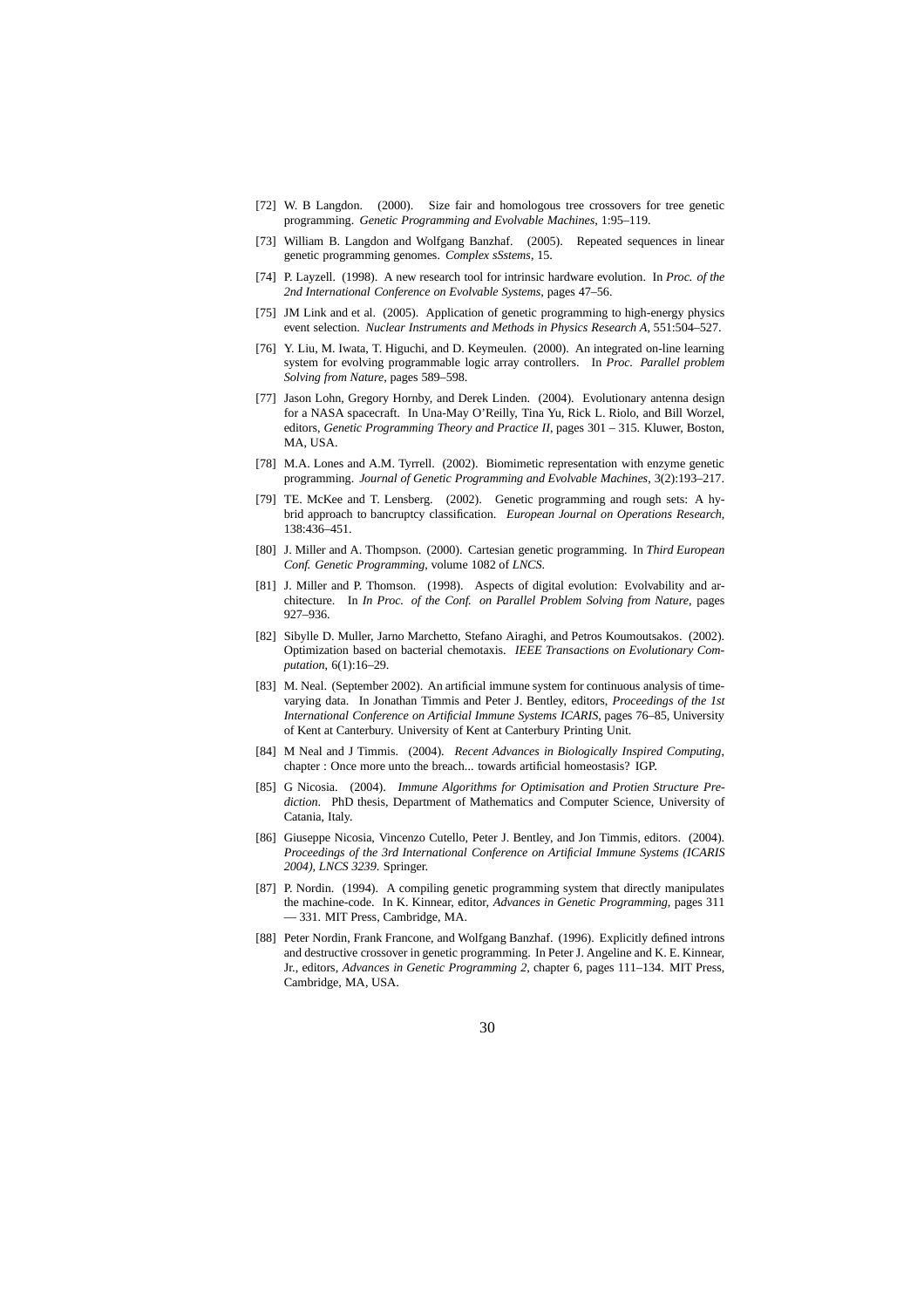- [89] A. S. Perelson. (1989). Immune network theory. *Immunological Review*, 110:5–36.
- [90] Riccardo Poli, NicholasFreitag McPhee, and Jonathan Rowe. (2004). Exact schema theory and markov chain models for genetic programming and variable-length genetic algorithms with homologous crossover. *Genetic Programming and Evolvable Machines*, 5:31–70.
- [91] Riccardo Poli, Christopher R. Stephens, Alden H. Wright, and Jonathan E. Rowe. (2002). On the search biases of homologuous crossover in linear genetic programming and variablelength genetic algorithms. In W. B. Langdon, E. Cantú-Paz, K. Mathias, R. Roy, D. Davis, R. Poli, K. Balakrishnan, V. Honavar, G. Rudolph, J. Wegener, L. Bull, M. A. Potter, A. C. Schultz, J. F. Miller, E. Burke, and N. Jonoska, editors, *GECCO 2002: Proceedings of the Genetic and Evolutionary Computation Conference*, pages 868–876, New York. Morgan Kaufmann Publishers.
- [92] David M. Prescott. (1998). Invention and mystery in hypotrich DNA. *Journal of Eukaryotic Microbiology*, 45(6):575–581.
- [93] David M. Prescott and Grzegorz Rozenberg. (2004). Encrypted genes and their assembly in ciliates. In Amos [5].
- [94] D.M. Prescott, A. Ehrenfeucht, and G. Rozenberg. (2001). Molecular operatons for DNA processing in hypotrichous ciliates. *European Journal of Protistology*, 37:241–260.
- [95] D.M. Prescott and A.F. Greslin. (1992). Scrambled actin I gene in the micronucleus of *Oxytricha nova*. *Developmental Genetics*, 13:66–74.
- [96] I. Rechenberg. (1994). *Evolutionsstrategie "93*. Frommann Verlag, Stuttgart.
- [97] Michael A. Savageau. (2001). Design principles for elementary gene circuits: Elements, methods and examples. *Chaos*, 11(1):142–159.
- [98] J.A. Shapiro. (1997). Genome organization, natural genetic engineering and adaptive mutation. *Trends in Genetics*, 13(3):98–104.
- [99] James A. Shapiro. (1999). Genome system arhcitecture and natural genetic engineering. In L.F. Landweber and E. Winfree, editors, *DIMACS Workshop on Evolution as Computation*, pages 1–14. Springer.
- [100] James A. Shapiro. (2005). Thinking about evolution in terms of cellular computing. In Martyn Amos and David A. Hodgson, editors, *Selected papers from the First International Symposium on Cellular Computing, December 9-10, 2004, Warwick, UK. Special issue of Natural Computing*. In press.
- [101] S. Shirasuchi. (1996). Fpga as a key component for reconfigurable system. In *Proc. of the 1st International Conference on Evolvable Systems*, pages 23–32.
- [102] Hans B. Sieburg and Oliver K. Clay. (1991). The cellular device machine development system for modeling biology on the computer. *Complex Systems*, 5:575–601.
- [103] Karl Sims. (1994). Evolving 3D morphology and behaviour by competition. In R. Brooks and P. Maes, editors, *Artificial Life IV Proceedings*, pages 28–39, MIT, Cambridge, MA, USA. MIT Press.
- [104] W.R. Smith. (1983). Qualitative mathematical models of endocrine systems. *Am. Journal of Physiology*, 245:473–477.
- [105] E.D. Sontag. (2004). Some new directions in control theory inspired by systems biology. *IEEE Systems Biology*, 1:9–18.
- [106] L. Spector and A. Robinson. (2002). Genetic programming and autoconstructive evolution with the push programming language. *Genetic Programming and Evolvable Machines*, 3:7–40.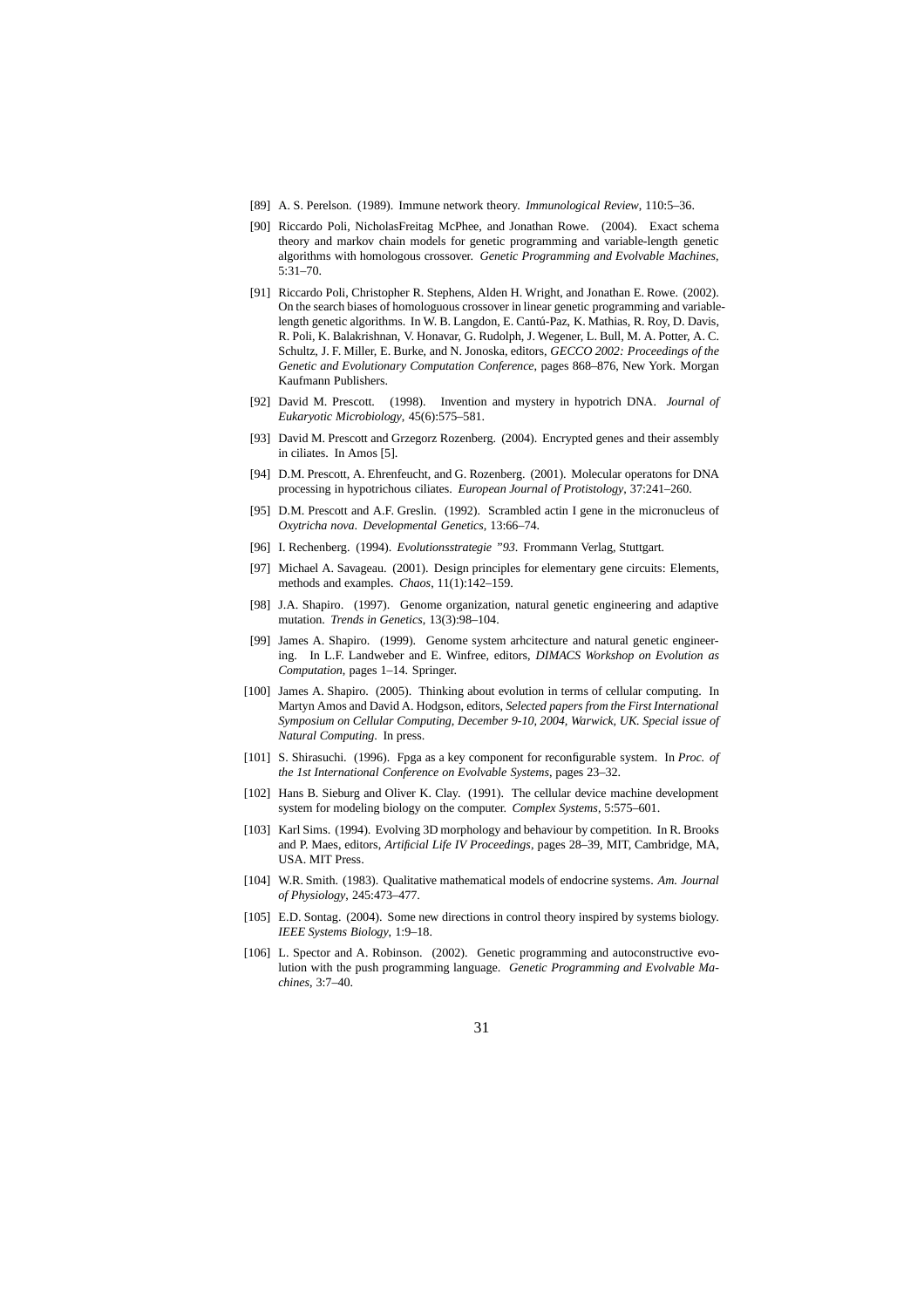- [107] S. Stepney, J.A. Clark, A. Tyrrell, C.G. Johnson, J. Timmis, D. Partridge, A. Adamatsky, and R.E. Smith. (May 2003). Journeys in non-classical computation: A grand challenge for computing research. Grand Challenge Report 7, National E-Science Centre, University of Edinburgh.
- [108] S Stepney, R Smith, J Timmis, and A Tyrrell. (2004). Towards a Conceptual Framework for Artificial Immune Systems. In *LNCS 3239*, pages 53–64. Springer.
- [109] S. Stepney, R. Smith, J. Timmis, A. Tyrrell, M. Neal, and A. Hone. (2005). Conceptual frameworks for artificial immune systems. *International Journal of Unconventional Computing*, 1(3):315–338.
- [110] T. Stibor, K. M. Bayarou, and C. Eckert. (2004). An investigation of r-chunk detector generation on higher alphabets. In *Proceedings of the Genetic and Evolutionary Computation Conference (GECCO 2004)*, pages 299–307. Springer.
- [111] T. Stibor, P. Mohr, J. Timmis, and C. Eckert. (2005). Is negative selection appropriate for anomaly detection? In *Proceedings of the Genetic and Evolutionary Computation Conference (GECCO 2005)*, pages 321–328. Springer.
- [112] T. Stibor, J. Timmis, and C. Eckert. (2005). A comparative study of real-valued negative selection to statistical anomaly detection techniques. In C. Jacob, M. Pilat, P. Bentley, and J. Timmis, editors, *Proceedings of the 4th International Conference on Artificial Immune Systems*, volume 3627 of *LNCS*, pages 262–275.
- [113] K.C. Tan, C.M. Chew, K.K. Tan, L.F. Wang, and Y.J. Chen. (2002). Autonomous robot navigation via intrinsic evolution. In *Proc. of the Congress on Evolutionary Computation, Part of the IEEE World Congress on Computational Intelligence*, pages 1272–1277. IEEE Press.
- [114] Astro Teller and Manuela Veloso. (1996). PADO: A new learning architecture for object recognition. In Katsushi Ikeuchi and Manuela Veloso, editors, *Symbolic Visual Learning*, pages 81–116. Oxford University Press.
- [115] A. Thompson. (1995). Evolving electronic robot controllers that exploit hardware resource. In *Proc. of the 3rd European Conf. on Artificial Life*, pages 640–656.
- [116] A. Thompson. (1996). An evolved circuit, intrinsic in silicon, entwined with physics. In *In Proc. of the 1st International Conference on Evolvable Systems*, LNCS, pages 390– 405.
- [117] J Timmis. (2000). *Artificial Immune Systems: a novel data analysis technique inspired by the immune system PhD Thesis*. University of Wales, Aberystwyth.
- [118] J. Timmis and P. J. Bentley, editors. (2002). *Proceedings of the 1st International Conference on Artificial Immune Systems (ICARIS 2002)*. University of Kent Printing Unit.
- [119] J. Timmis and T. Knight. (2001). *Data Mining: A Heuristic Approach*, chapter Artificial immune systems: Using the immune system as inspiration for data mining., pages 209– 230. Idea Group.
- [120] J. Timmis and M. Neal. (2001). A Resource Limited Artificial Immune System. *Knowledge Based Systems*, 14(3/4):121–130.
- [121] J. Timmis and M. J. Neal. (December 2000). A Resource Limited Artificial Immune System for Data Analysis. *Research and Development in Intelligent Systems XVII*, pages 19–32. Proceedings of ES2000, Cambridge, UK.
- [122] Jon Timmis, Peter Bentley, and Emma Hart, editors. (2003). *Proceedings of the 2nd International Conference on Artificial Immune Systems (ICARIS 2003), LNCS 2787*. Springer.
- [123] F Varela, A Countinho, B Dupire, and N Vaz. (1988). Cognitive Networks: Immune, Neural and Otherwise. *Theoretical Immunology*, 2:359–375.